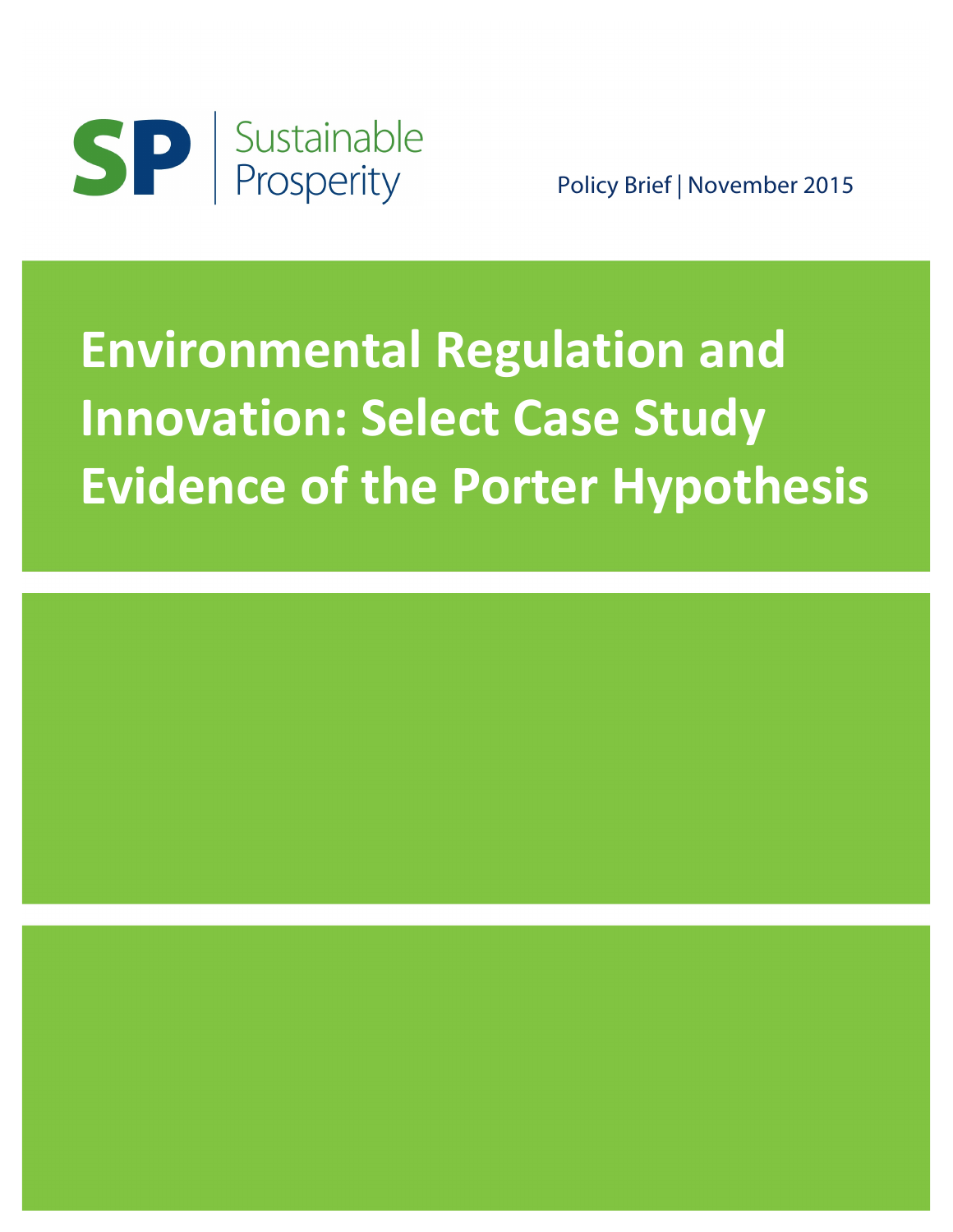## About Sustainable Prosperity

Made up of business, environment, policy and academic leaders, Sustainable Prosperity (SP) is a national green economy think tank/do tank. We harness leading-edge thinking to advance innovation in policy and markets, in the pursuit of a greener, more competitive Canadian economy. At the same time, SP actively helps broker real-world solutions by bringing public and private sector decision-makers to the table with expert researchers to both design and apply innovative policies and programs. We believe that achieving the necessary innovation in policy and markets for a stronger, greener Canadian economy requires a new knowledge base and new conversations. SP's approach is to promote both by generating policy-relevant, expert knowledge to inform smart policy solutions and foster innovative conversations and connections.

#### [SustainableProsperity.ca](http://www.sustainableprosperity.ca)

## Acknowledgements

Primary research was conducted by Craig Milne, with writing by Craig Milne and Michelle Brownlee. Many thanks to Nouri Najjar (Vancouver School of Economics, University of British Columbia) for helpful and insightful comments. Sustainable Prosperity would like to thank the Ivey Foundation for supporting this project. Special thanks to Lorne Johnson & Andrea Moffat for their valuable guidance.

Responsibility for the final product and its conclusions is Sustainable Prosperity's alone, and should not be assigned to the reviewers or any external party. Review of the report does not necessarily mean endorsement, and any errors remain the authors' responsibility.

*This Policy Brief belongs to a set of three papers on environmental regulation. Environmental Regulation and Innovation: Select Case Study Evidence of the Porter Hypothesis introduces the Porter Hypothesis and explores recent case study analysis of how environmental regulation can induce innovation; Overestimating the Costs of Compliance with Environmental Regulations investigates the extent to which industry and regulators overestimate the costs of environmental regulation prior to the implementation of the regulation. Green Tape Measures Up: Environmental Regulation Comes with Lower Compliance Costs and Greater Innovation than Previously Thought presents the findings of both Policy Briefs in a shorter, high-level summary.*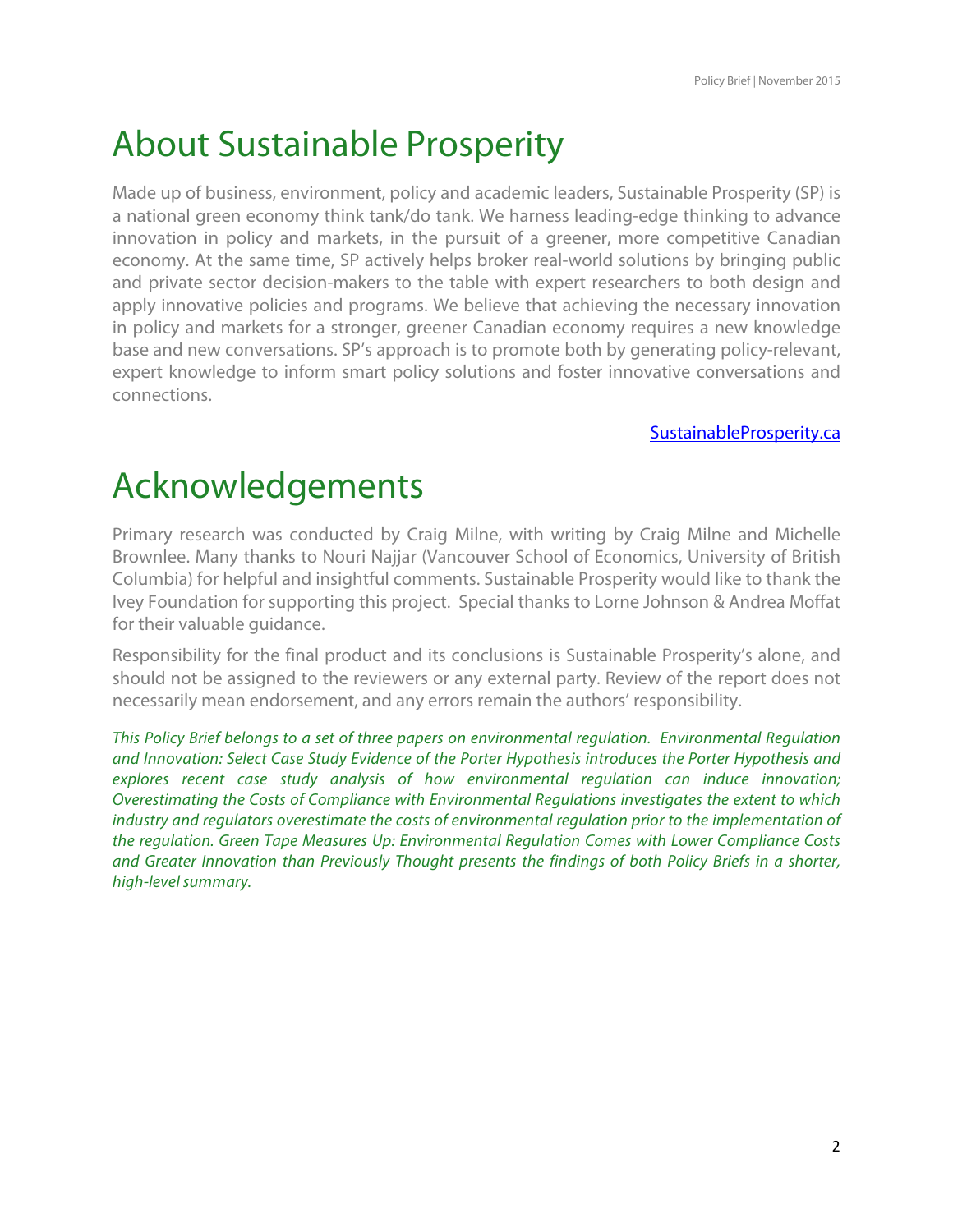### Key Messages

- The "Porter Hypothesis" proposes that well-designed environmental regulation can provide benefits for companies by encouraging innovation and boosting their competitiveness, which in turn can partially or fully offset the costs associated with regulatory compliance. A review of seven recent case studies from four industrial sectors provides real world evidence of "winwin" scenarios, in which environmental regulation can benefit both society (through an improved environment) and private industry (through the returns from innovation). Six of the seven studies reviewed in this Policy Brief found evidence of at least one form of the Porter Hypothesis.
- There is emerging evidence that more stringent and flexible regulations promote more innovation. Canadian policy makers are increasingly adopting these market-based approaches, such as cap-and-trade systems and pollution pricing. The studies reviewed in this Policy Brief that differentiate more flexible regulations from other regulations generally found that the flexible regulations had a stronger track record of encouraging innovation.
- Designing effective environmental policy can be difficult in the face of lobbying pressure from those being regulated. These examples presented in this Policy Brief show that some regulations can in fact deliver private benefits in the form of induced innovation. Understanding the conditions under which this is true can help governments and other regulators implement well-designed environmental regulation.
- Further assessments of the private sector benefits of regulation should be made in order to better understand the conditions under which firms and sectors benefit from environmental regulation, as well as the sectoral and firm-level qualities that determine which sectors and firms will benefit. Increasingly, as newer policies incorporating market-based instruments are adopted, there is opportunity to further study and evaluate their advantages in promoting competitiveness relative to more rigid traditional regulatory approaches.

## The Issue

<u> 1989 - Jan Samuel Barbara, margaret e</u>

The Porter Hypothesis (PH) states that well designed environmental regulation can benefit regulated firms by spurring innovation, leading to improved efficiency and enhanced competitiveness.<sup>1</sup> This idea is controversial because the PH challenges a long-held paradigm in economics that presumes that, as profit-maximizing entities, firms are already using their resources in the most efficient way to achieve maximum profits, and that regulations merely restrict firms' options, inevitably leading to suboptimum profits.2

Interest in the PH has grown rather than diminished over the past 24 years, due in part to the powerful implications of this hypothesis. If well-crafted regulations can be proven to benefit firms, it could become much easier for government and industry to develop environmental regulations that promote productivity, enhance competitiveness and achieve meaningful environmental targets that benefit society. This is particularly important in Canada, as more jurisdictions transition towards more

<sup>&</sup>lt;sup>1</sup>Michael Porter and Claas van der Linde, "Toward a New Conception of the Environment-Competitiveness Relationship ", The Journal of <sup>2</sup>Ambos of all the Dournal of <sup>2</sup>Ambos of all the Porter Hypothesis at 20". *Pescures f* Ambec et al, "The Porter Hypothesis at 20", *Resources for the Future Discussion Paper* 11-01, 1.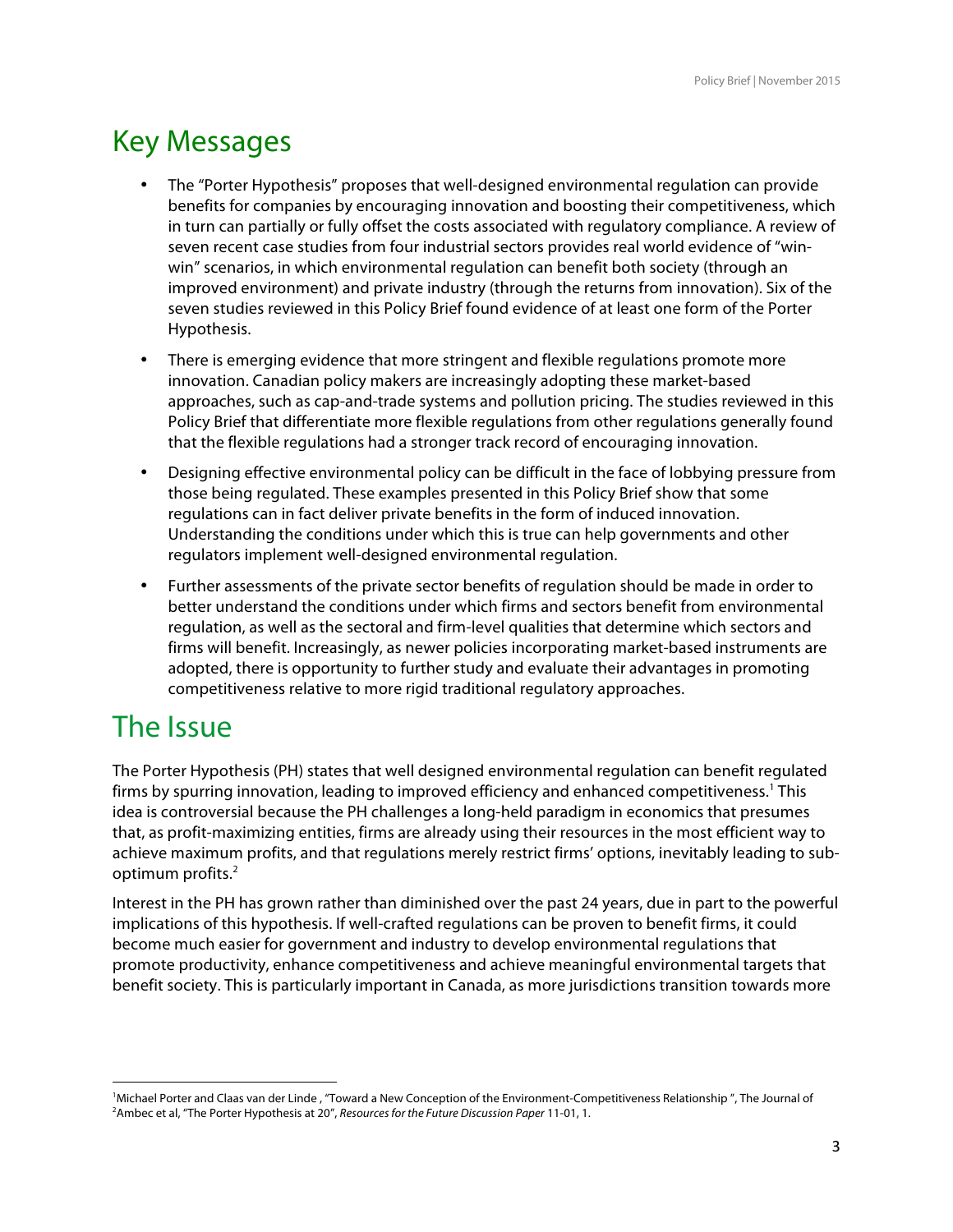flexible and stringent environmental regulatory regimes that could potentially yield more "innovation offsets"3 for regulated industry.

A large volume of literature has been generated on this subject, evaluating different aspects of the PH, and examining various environmentally regulated industries to explore what the available evidence shows regarding the PH in practice. This Policy Brief aims to shed light on what the most recent real world evidence of the PH shows, through an examination of several recent case-studies focussed on various aspects of the PH in four economic sectors: oil and gas; manufacturing; construction; and environmental goods and services. The case studies included in this Policy Brief were chosen because they represent some of the most recent findings relating to the PH, and focus almost exclusively on studies involving industries in OECD countries, as these are more likely to have direct policy implications for Canadian policy.

## The Knowledge Base

#### **The Theoretical Framework**

Traditional economic theory views environmental regulation as a drag on competitiveness, and as a trade-off between social benefits and private costs. As profit-maximizing entities, businesses are usually presumed to use their resources in the most efficient way possible, including taking any opportunity to reduce costs or improve efficiency. Regulations thus force firms to deviate from optimal efficiency, instead allocating some of their capital and labour to pollution reduction through paying taxes, purchasing credits or offsets, adopting a mandatorily prescribed technology, substituting more costly inputs and processes for cheaper ones, investing in R&D to find ways to comply, or otherwise complying with government standards.

Since the early 1990s, a growing body of literature has emerged that questions this conventional wisdom that environmental regulation always increases costs for regulated businesses. Among the first and most cited of these works is the 1991 article America's Green Strategy by Harvard economist Michael Porter, in which he suggested that under the right circumstances, private companies can actually benefit from environmental regulation. He appealed to the anxiety of those who worry that regulation constrains American (and other) industries in the face of fierce global competition, arguing that "strict environmental regulations do not inevitably hinder competitive advantage against rivals; indeed, they often enhance it".<sup>4</sup>

#### *For a thorough review of the Porter Hypothesis, refer to "The Porter Hypothesis at 20: Can Environmental Regulation Enhance Innovation and Competitiveness?" <sup>5</sup>*

In a subsequent paper published in 1995, Porter and co-author Claas van der Linde fleshed-out the "Porter Hypothesis" (PH), as this idea came to be known. They suggested that pollution generally accompanies a waste of resources or lost energy potential. "Pollution is a manifestation of economic waste and involves unnecessary or incomplete utilisation of resources . . . Reducing pollution is often coincident with improving productivity with which resources are used".6 Thus, Porter and van der Linde argued, "properly designed environmental regulation can trigger innovation that may partially or more than fully offset the costs of complying with them".7 In other words, the right regulations can

<sup>3</sup> Michael Porter & Claas van der Linde, "Toward a New Conception of the Environment-Competitiveness Relationship", The Journal of Economic Perspectives, Vol. 9, No. 4 (Autumn, 1995), p 97-118, 98.

<sup>4</sup> Michael Porter, "America's Green Strategy", *Scientific American* 264(4), 168.

<sup>5</sup> Ambec et al, "The Porter Hypothesis at 20", *Resources for the Future Discussion Paper* 11-01

<sup>6</sup> Michael Porter & Claas van der Linde, "Toward a New Conception of the Environment-Competitiveness Relationship", Journal of Economic Perspectives, Fall 1995, Vol.9, num.4, 97-118, p. 98, 105.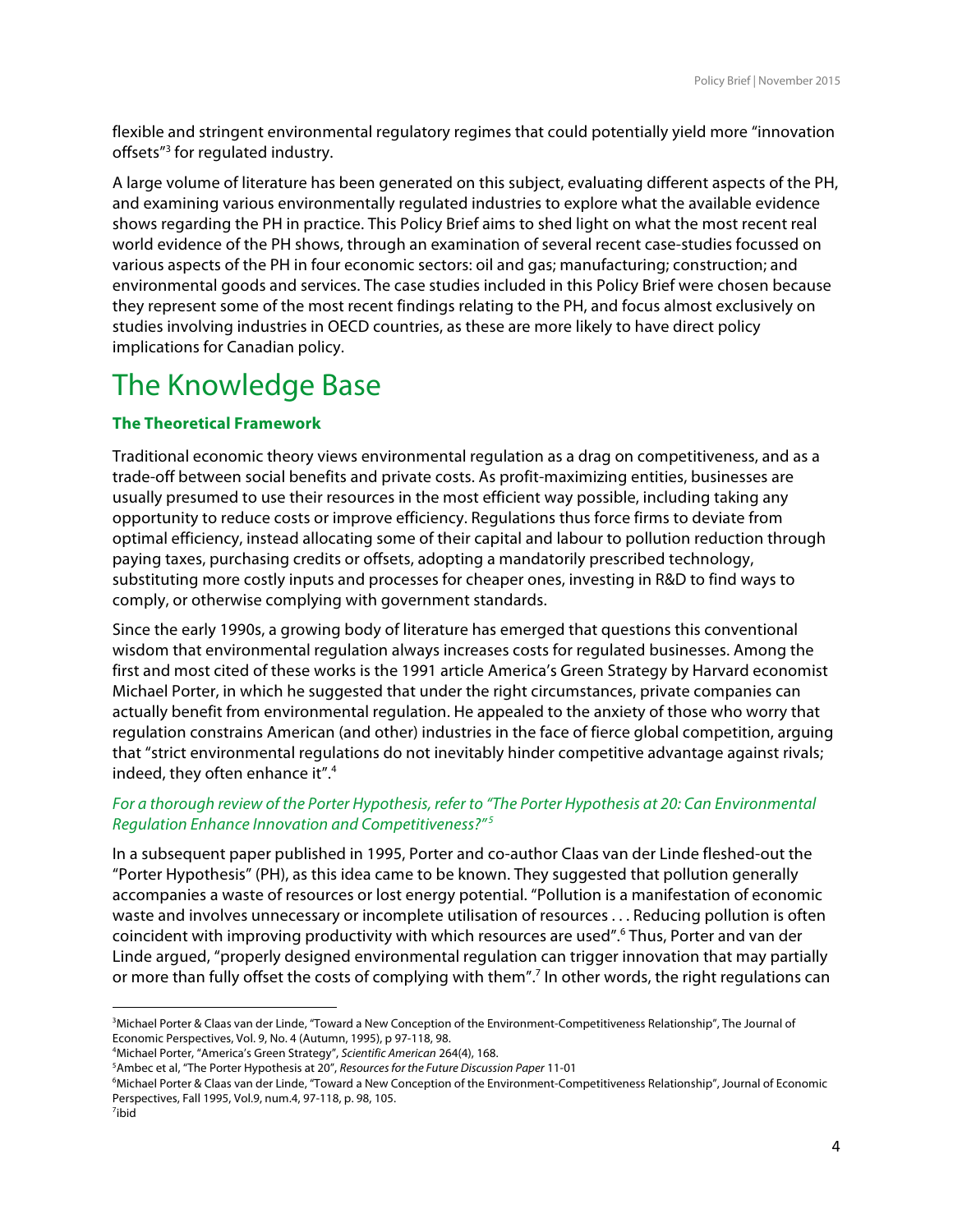lead to a "win-win" benefit for society and industry, where not only does society benefit from reduced environmental degradation, but industry benefits from increased profits through improvements in efficiency.<sup>8</sup>

#### **Figure 1: Modern View of Environmental Regulation**



The Porter Hypothesis relates to the middle arrow in Figure 1; it proposes that there are many circumstances in which "innovation offsets" resulting from environmental regulation at least partially offset the regulated industry's private costs of compliance.

Porter and van der Linde went on to dismiss the traditional paradigm, contending that its founding premise – that all companies are making the best choices and operating at maximum efficiency – is unrealistically optimistic. This is especially true of environmental issues, they argued, since many companies are relatively inexperienced in dealing with novel environmental problems.<sup>9</sup> Rather, productivity is constantly in flux, and firms are continually innovating to survive, using incomplete and asymmetric information to select the best technological opportunities to pursue among a continually shifting array of options. This is further complicated by the fact that the incentives of individual decision makers, corporate departments, and the corporation itself are difficult to align, and organizational inertia and control issues often prevent firms from pursuing the optimal path.<sup>10</sup>

Instead, Porter and van der Linde argued that properly crafted regulations could guide companies towards achieving **"innovation offsets" – that is, triggering innovations that may partially, fully or more than fully offset the costs of complying with regulations.** <sup>11</sup> Regulations could achieve this by

1) Signalling companies about resource inefficiencies and potential technological improvements;

2) Raising corporate awareness through regulation focussed on information gathering;

3) Reducing uncertainty about whether investments to mitigate environmental impacts will be worthwhile;

<sup>&</sup>lt;sup>8</sup>Paul Lanoie et al, "Environmental Policy, Innovation and Performance: New Insights on the Porter Hypothesis", Journal of Economics & Management Strategy, vol. 20, no. 3, fall 2011, 803-842, 804.

<sup>9</sup> In addition, the absence of a price signal to correct for the externality would mean the firm has less incentive to fully explore the abatement options available to it, including R&D, investment in new practices, fuel-switching, etc. 10Michael Porter & Claas van der Linde, "Toward a New Conception of the Environment-Competitiveness Relationship", Fall 1995, Vol.9,

num.4, 97-118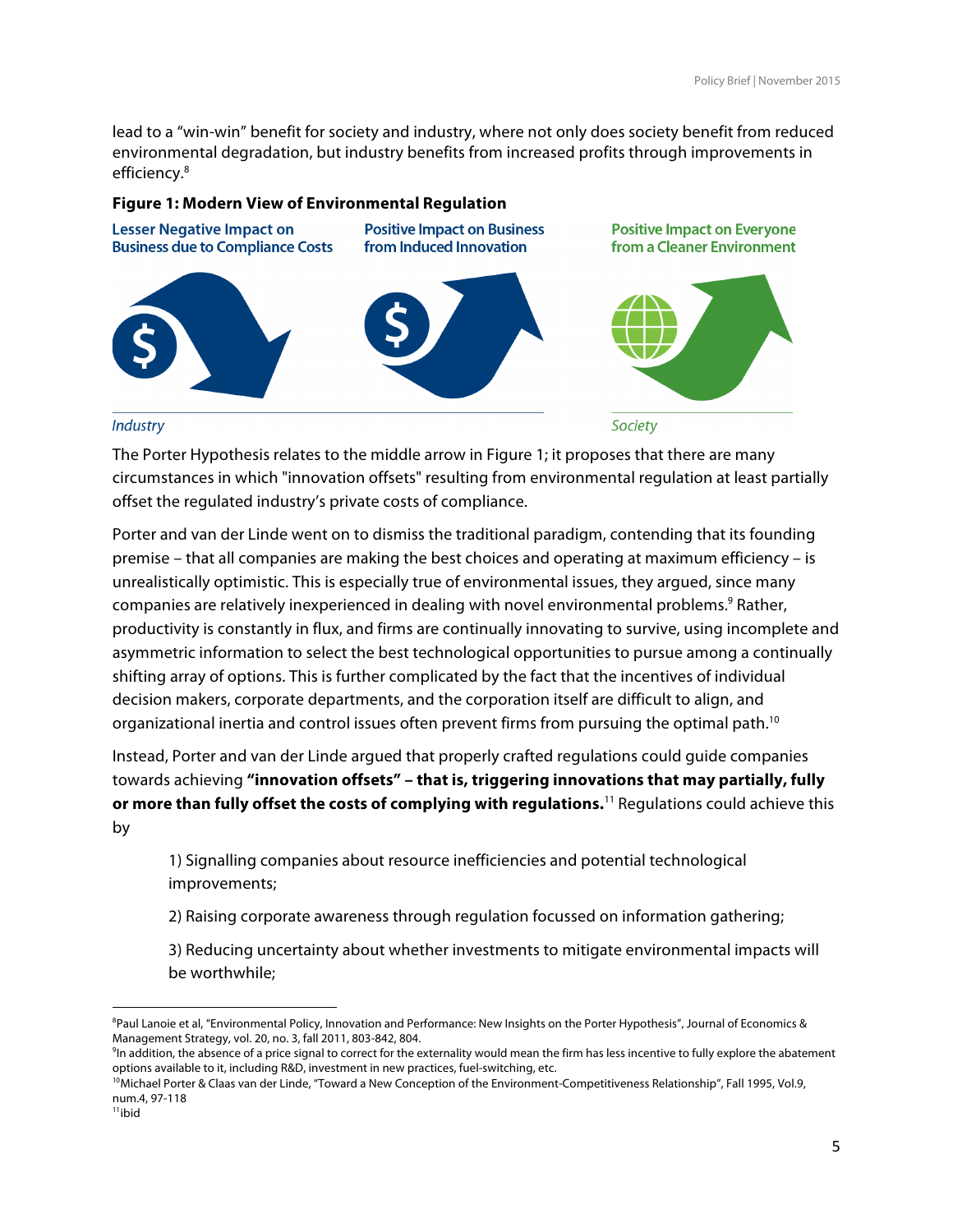4) Creating pressure to motivate companies to overcome organizational inertia and innovate and;

5) Levelling the playing field by preventing laggards from gaining a strategic advantage while more progressive companies undertake costly efforts to innovate.

Porter and van der Linde do not specify all the characteristics that would be expected of "properly crafted environmental regulation" but note that stringency and flexibility are both key elements of such policies.<sup>12</sup> For this reason, some authors have noted that the PH assumes policies that are performance-based, market-based and more similar to modern policies like cap and trade regimes or pollution pricing than to command-and-control regulations.<sup>13</sup>

#### **What do we mean by "innovation"?**

Innovation is defined broadly as used by Porter and van der Linde, and includes how products and services are designed, produced, marketed, supported, and what segments are served by the product or service.

A similar, and widely accepted, OECD definition is: "An innovation is the implementation of a new or significantly improved product (good or service), a new marketing method, or a new organisational method in business practices, workplace organisation or external relations."**<sup>14</sup>** More simply, innovation means new or better ways of doing valued things.<sup>15</sup>

#### **How is Innovation Measured?**

Although Porter and van der Linde define innovation broadly, subsequent studies (including some of those presented in this paper) have generally measured innovation through either R&D expense on environmental technologies, or through the number of successful environmental patent applications.<sup>16</sup> Neither of these measures conforms closely to the broad definition, and both are flawed. R&D expenditures may not translate to actual technological progress, and patents may be held by companies and not used except to constrain competitors. Using patents as a proxy for innovation is also problematic because patents may originate in and be attributed to one industry but principally be used in an entirely different one. Merely comparing total numbers of patents is also problematic, as it implies that all patents are equally significant.<sup>17</sup> Innovations that are not tied to specific technologies – such as those representing management practices or marketing approaches – are generally not captured by either measure. However, due to the difficult nature of measuring abstract and intangible benefits such as innovation, these and a few other measures serve as approximations.

In order to test the PH and evaluate the evidence, a prominent paper by Jaffe and Palmer<sup>18</sup> separated the PH into three related but distinct interpretations. In all cases, the underlying premise is that under normal circumstance, firms do not find or pursue all profitable opportunities for new products or processes due to many possible factors including organizational inertia, managers' risk or cost

http://www.oecd.org/science/inno/2367580.pdf

 $12$ ibid

<sup>13</sup>See, for instance, Ambec et al, "The Porter Hypothesis at 20", *Resources for the Future Discussion Paper* 11-01

<sup>&</sup>lt;sup>14</sup>Organization for Economic Cooperation and Development. (2005). "The Measurement of Scientific and Technological Activities: Proposed Guidelines for Collecting and Interpreting Technological Innovation Data: Oslo Manual". Retrieved from

<sup>&</sup>lt;sup>15</sup>Canadian Council of Academies. 2013. *Paradox Lost: Explaining Canada's Research Strength and Innovation Weakness*. Ottawa (ON).

<sup>16</sup>Ambec et al, "The Porter Hypothesis at 20", *Resources for the Future Discussion Paper* 11-01, 7.

<sup>&</sup>lt;sup>17</sup>Smita Brunnermeier & Mark Cohen, "Determinants of environmental innovation in US manufacturing industries", Journal of Environmental Economics and Management 45 (2003) 278–293, 282.

<sup>&</sup>lt;sup>18</sup>Adam Jaffe & Karen Palmer, "Environmental Regulation and Innovation: A Panel Study", National Bureau of Economic Research, Working Paper 5545, 1997. (Find finished citation)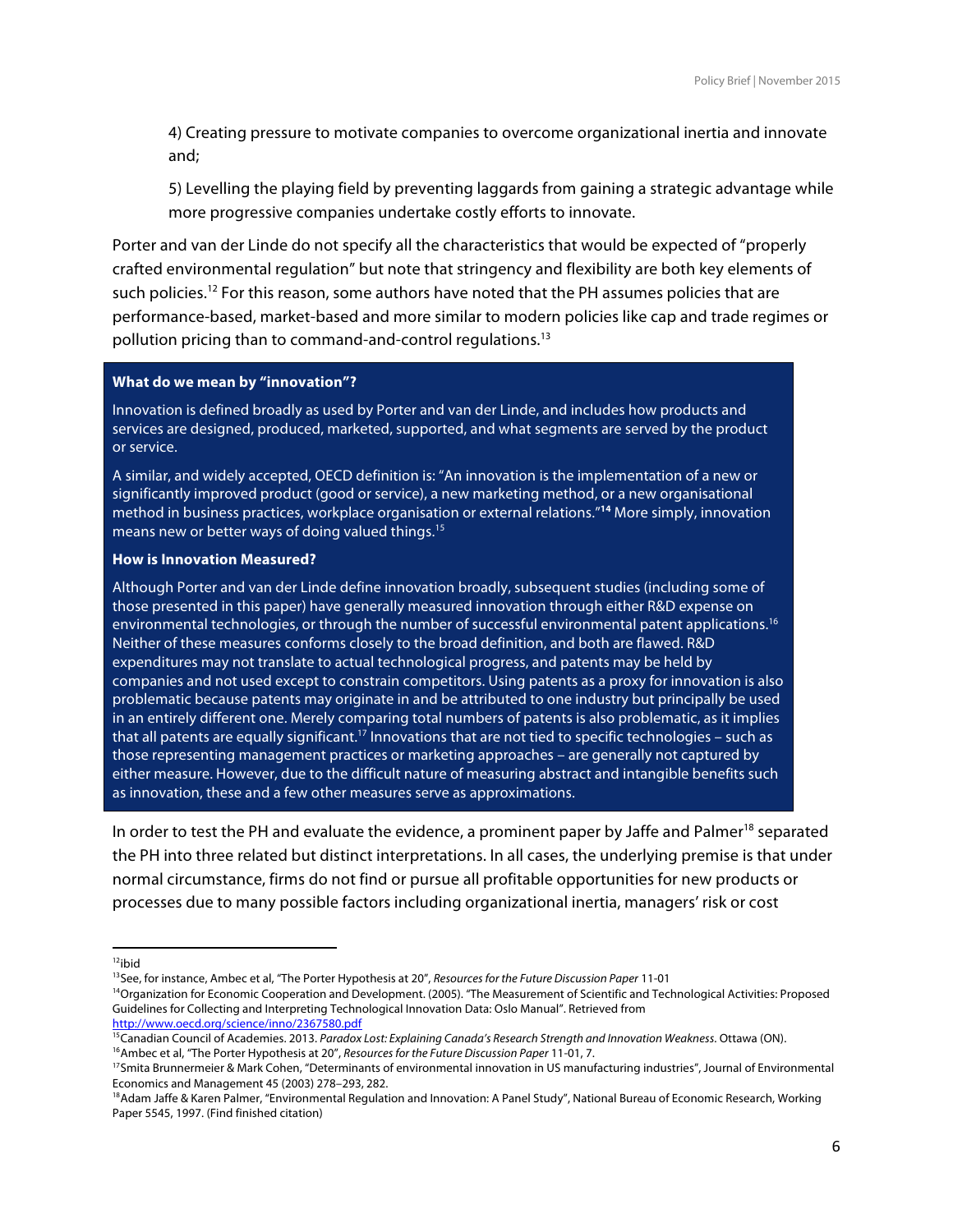aversion, and managerial present-biased preferences. When environmental regulations are imposed, firms' adjust their behaviour in order to comply. Three versions of the PH differ in terms of how much innovation could be induced.

**Strong PH:** Under the strong PH, the shock of new (well designed) environmental regulation induces firms to come up with new ways to comply with the regulation, encouraging innovation that increases business performance and competitiveness so much that it fully or more than fully offsets the costs of complying with the regulations. Jaffe and Palmer suggest that the strong PH implies that environmental regulation is a free lunch, in that regulation induces innovation whose benefits (to the firm) exceed its costs.<sup>19</sup>

**Weak PH:** As in the strong PH, regulation will stimulate innovation as companies attempt to comply at lower cost. Unlike the strong PH, it is not specified whether the innovation is socially beneficial or not, only that innovation occurs.

**Narrow PH:** In this interpretation of the hypothesis, regulations that are flexible, stringent, and with minimal uncertainty about their application spur firms to innovate more than those that lack these attributes. For instance, regulations that apply to a performance standard and are always enforced the same way are much more effective at stimulating innovation than regulations that prescribe specific technologies or processes and are likely to become obsolete and replaced by new regulations in the future.

Many other papers examining the PH have adopted this framework introduced by Jaffe and Palmer. The case studies that follow each examine one or more of these aspects of PH. The weak PH at this point is largely uncontested, while a number of recent studies have provided some support for the narrow hypothesis. Consensus has not yet been reached on the strong PH, although studies based on more recent policies – i.e., those most likely to include the use of flexible approaches are less likely to show negative and statistically significant findings.<sup>20</sup>

It is important to note that the Porter Hypothesis does not indicate that environmental regulation will benefit all regulated firms. In fact, it is expected that the poorest performers in a regulated industry would eventually exit. Firms that fail to overcome organizational problems to innovate and comply with regulations should be penalized, and should not continue to operate if their efficiency and environmental performance falls significantly below industry standards. This will in turn free-up capital and human resources that can be put to more productive use by a competitor or new entrant to the industry. A regular rate of firm entry and exit is important to maintaining innovation in industries.<sup>21</sup>

 

<sup>&</sup>lt;sup>19</sup>Adam Jaffe & Karen Palmer, "Environmental Regulation and Innovation: A Panel Study", National Bureau of Economic Research, Working Paper 5545, 1997, p 3; Ambec et al. (2011) (pg 4) point-out that Porter and van der Linde do not argue that regulation *always* results in free lunches in the form of increased competitiveness, but only that this is probable and can occur in many cases.

<sup>20</sup>Ambec et al, "The Porter Hypothesis at 20: Can Environmental Regulation Enhance Innovation and Competitiveness?", *Review of Environmental Economics and Policy* (2013), vol 7, issue 1,pp 2-22, 8.

<sup>&</sup>lt;sup>21</sup>Nick Johnstone, Address (Lecture delivered at 'Accelerating Clean Innovation: How Public Policy Can Drive Greener Growth', Calgary, 31 March 2015) [unpublished], http://www.sustainableprosperity.ca/blog/accelerating-clean-innovation-conference-session-2-public-policysolutions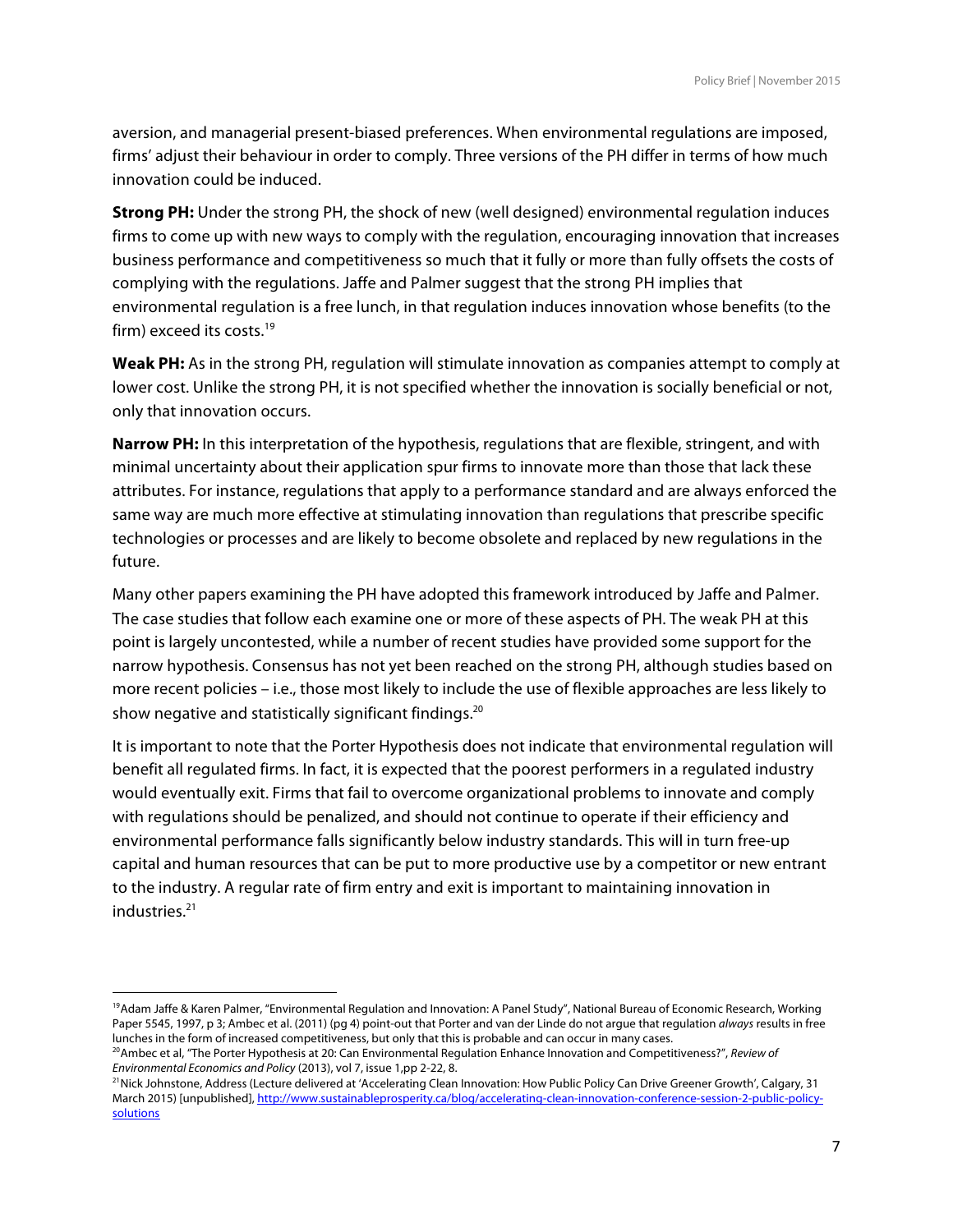#### *Meta-analysis of the Porter Hypothesis*

*A meta-analysis conducted by Mark Cohen and Adeline Tubb22 explored over 1000 studies to find approximately 100 that empirically test the relationship between environmental regulation and firm or country-level productivity or competitiveness. These studies vary in data coverage (from as early as 1958 to 2009) and in publication dates (1982 to 2013). The authors conduct a "meta-analysis" – a rigorous statistical methodology to assess the underlying relationship between regulation and productivity/competitiveness.Their analysis thus far has revealed that:*

- *At the facility or firm-level, studies are about as likely to find a negative relationship between environmental regulations and productivity or competitiveness as a positive one (and many studies find no significant impact), and*
- *At the state or country level, studies are more than twice as likely to find a positive relationship than a negative one (and again, many find no significant impact).*

*Cohen and Tubb <sup>23</sup> also look specifically at the question of how flexible regulations perform. Only 35% of the studies in their meta-analysis differentiate flexible regulations from more command-and-control style ones. When the level of significance is known, flexible regulations are more likely to have a positive and significant relationship than the command-and-control regulations. When disaggregating the data, they find flexible regulation has this positive impact at the state, regional or country level, but not at the firm level. This could be considered qualified support for the Strong PH. They also consider studies that look for innovation that occurs some period of time after the regulation is imposed (i.e., using lagged regulation variables) and find that those studies are more likely to have a significant positive relationship than the others. This is consistent with the innovation benefits from environmental regulation occurring on a longertime scale than the costs.*

#### Review of Case Studies

Due to the difficult nature of measuring innovation and attributing real world events to policy changes, it remains hard to prove definitively whether or not the PH is correct about the effects of regulation. However, a number of studies shed light on one or more aspects of the PH. The case studies included in this Policy Brief were chosen because they represent some of the most recent findings relating to the PH. Where possible, studies involving industries in OECD countries were favoured, as these are generally more likely to have direct policy implications for Canadian policy than those from non-OECD countries. It should be noted that whatever similarities exist in environmental regulations across these industries, they differ in type and stringency, and are often particular to their respective economic and socio-political contexts. The cases are arranged into four sectors, each focussed on a particular area of the economy that must comply with environmental regulation: oil and gas; manufacturing; construction and buildings; and environmental goods and services.

#### **Oil and Gas**

<u> 1989 - Jan Samuel Barbara, margaret e</u>

The global oil and gas (O&G) industry is a major contributor to greenhouse gas (GHG) emissions, not only indirectly through the eventual combustion of oil and gas products by the end user, but directly, though extraction and refining processes that emit large amounts of GHGs. O&G extraction also

 $^{22}$ Mark Cohen & Adeline Tubb, "The Impact of Environmental Regulation on Firm Competitiveness: A Meta-Analysis of the Porter Hypothesis", CIGI-INET Working Paper.

<sup>&</sup>lt;sup>23</sup> Mark Cohen & Adeline Tubb, "The Impact of Environmental Regulation on Firm Competitiveness: A Meta-Analysis of the Porter Hypothesis", CIGI-INET Working Paper.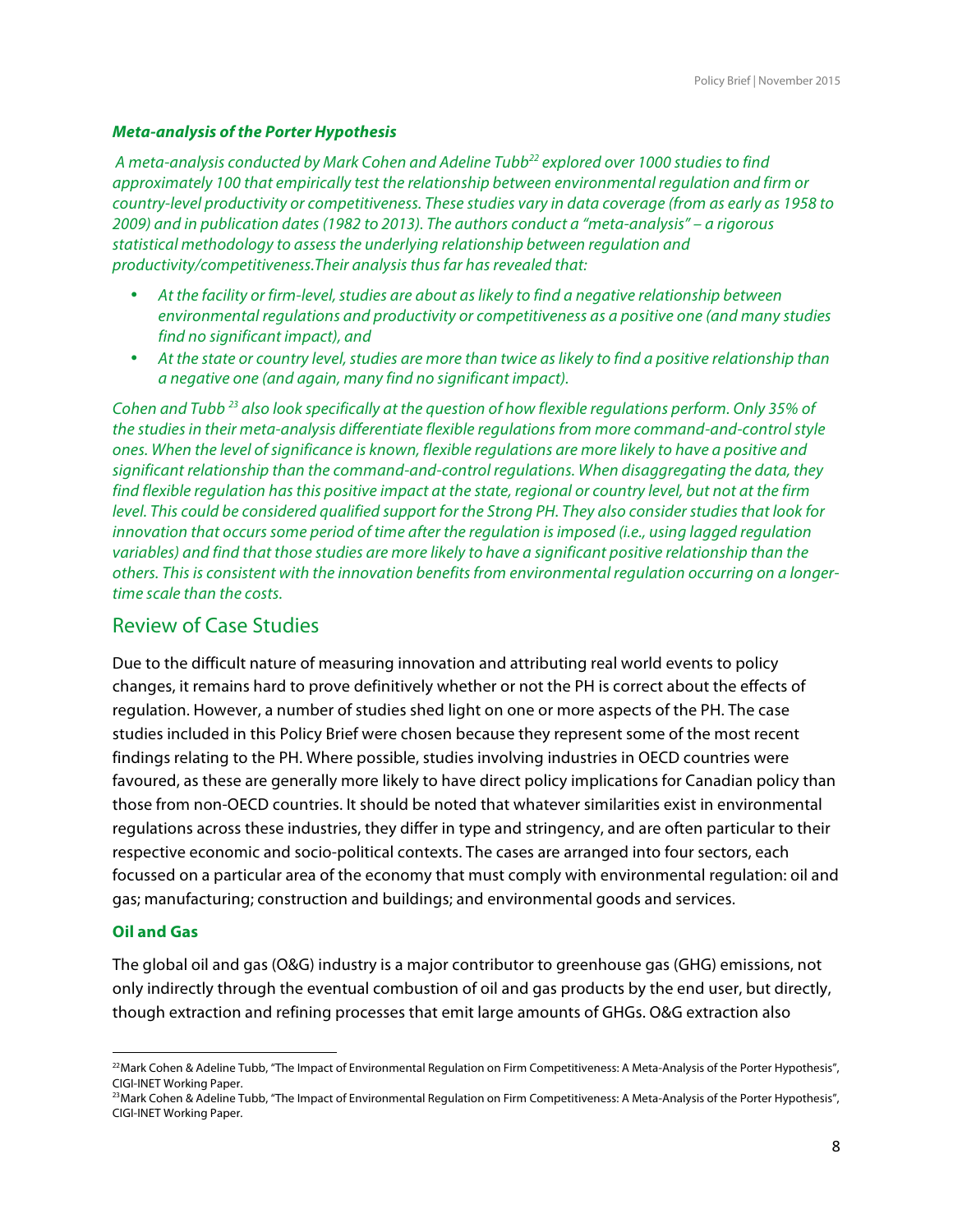creates other environmentally hazardous by-products, such as non-GHG air pollutants and mining tailings, and can have a significant impact on surrounding landmass and species. Jurisdictions have introduced various regulations to mitigate these impacts, and in some cases O&G operators have often gone beyond the mandated emissions reductions in response to non-regulatory factors such as public pressure. A number of O&G companies have recently called for governments to put a price on carbon in order to end the current uncertainty over how carbon will be priced and the effects this will have on O&G operations.<sup>24</sup> Two studies that explored the Porter Hypothesis in the context of O&G sector regulations were identified – one in Australia and one in Canada.

#### **Australian Oil & Gas Industry**

**Source:** Jerad Ford, John Steen & Martie Louise Verreynne, "How environmental regulations affect innovation in the Australian oil and gas industry: going beyond the Porter Hypothesis"25

| Industry<br>Context  | Australia's O&G industry contributed roughly 2% to the country's GDP in 2012 <sup>26</sup> and is<br>expected to contribute over 3.5% to GDP by 2020. <sup>27</sup> However, along with Australia's heavy<br>reliance on coal-fired electricity-generation, emissions from oil and gas extraction contribute<br>to making Australia the second-most GHG-intensive country in the OECD (measured in GHG<br>per unit of GDP). <sup>28</sup>                                                                                                                                                                                                                                                                                                                                                                                                             |
|----------------------|-------------------------------------------------------------------------------------------------------------------------------------------------------------------------------------------------------------------------------------------------------------------------------------------------------------------------------------------------------------------------------------------------------------------------------------------------------------------------------------------------------------------------------------------------------------------------------------------------------------------------------------------------------------------------------------------------------------------------------------------------------------------------------------------------------------------------------------------------------|
| Study<br>Description | Analysis was based on data collected from a telephone survey of Australian O&G industry<br>executives, representing over a quarter of the firms in the industry. To approximate regulatory<br>stringency, the executives were asked whether a) regulation and compliance in general (red-<br>tape), b) environmental regulation and compliance (green-tape), and c) environmental<br>regulatory uncertainty, "acted as a significant limitation or barrier on your ability to meet your<br>business objectives." The executives answered questions about six innovation types, and<br>whether these innovations were new to the whole industry, or merely new to the firm, to serve<br>as proxies for innovation. In addition, the authors also collected qualitative data from a<br>number of firm case studies of Queensland Natural Gas companies. |
| Hypothesis           | The authors posit that the need for O&G firms to maintain social licence and competitive edge<br>is leading to over-compliance with environmental regulation. <sup>29</sup>                                                                                                                                                                                                                                                                                                                                                                                                                                                                                                                                                                                                                                                                           |
|                      | A motivation for this over compliance in the industry offered by the authors is that this allows<br>firms to gain an edge over their competitors, as well as influence the nature of future<br>environmental regulation. <sup>30</sup>                                                                                                                                                                                                                                                                                                                                                                                                                                                                                                                                                                                                                |
| Results/<br>Findings | 1) The study found a positive correlation between the presence of "green-tape"<br>(environmental regulation) limitations on business and innovation, and no significant<br>relationship between "red-tape" or regulatory uncertainty and innovation. Firms that cited<br>green-tape were 3 times more likely to self-report the introductions of novel innovations (i.e.<br>new to the whole industry), and 4 times more likely to report introducing innovations relating<br>to their products/services.                                                                                                                                                                                                                                                                                                                                             |

<sup>24</sup>http://www.theglobeandmail.com/report-on-business/industry-news/energy-and-resources/europes-top-oil-firms-jointly-call-for-carbonpricing/article24719324/

<sup>25</sup>Journal of Cleaner Production 84 (2014) 204e213.

<sup>26</sup>http://www.appea.com.au/media\_release/oil-and-gas-one-of-australias-top-value-adding-industries/

<sup>27</sup>http://www.appea.com.au/oil-gas-explained/benefits/economic-benefits/

<sup>28</sup>http://www.theguardian.com/environment/2014/jan/10/carbon-emissions-australias-growth-puts-it-near-top-of-oecd-rankings.

<sup>&</sup>lt;sup>29</sup>Ford, Steen, Verreynne; How environmental regulations affect innovation in the Australian oil and gas industry: going beyond the Porter Hypothesis, Journal of Cleaner Production 84 (2014) 204e213

<sup>30</sup>*Ibid* at 204.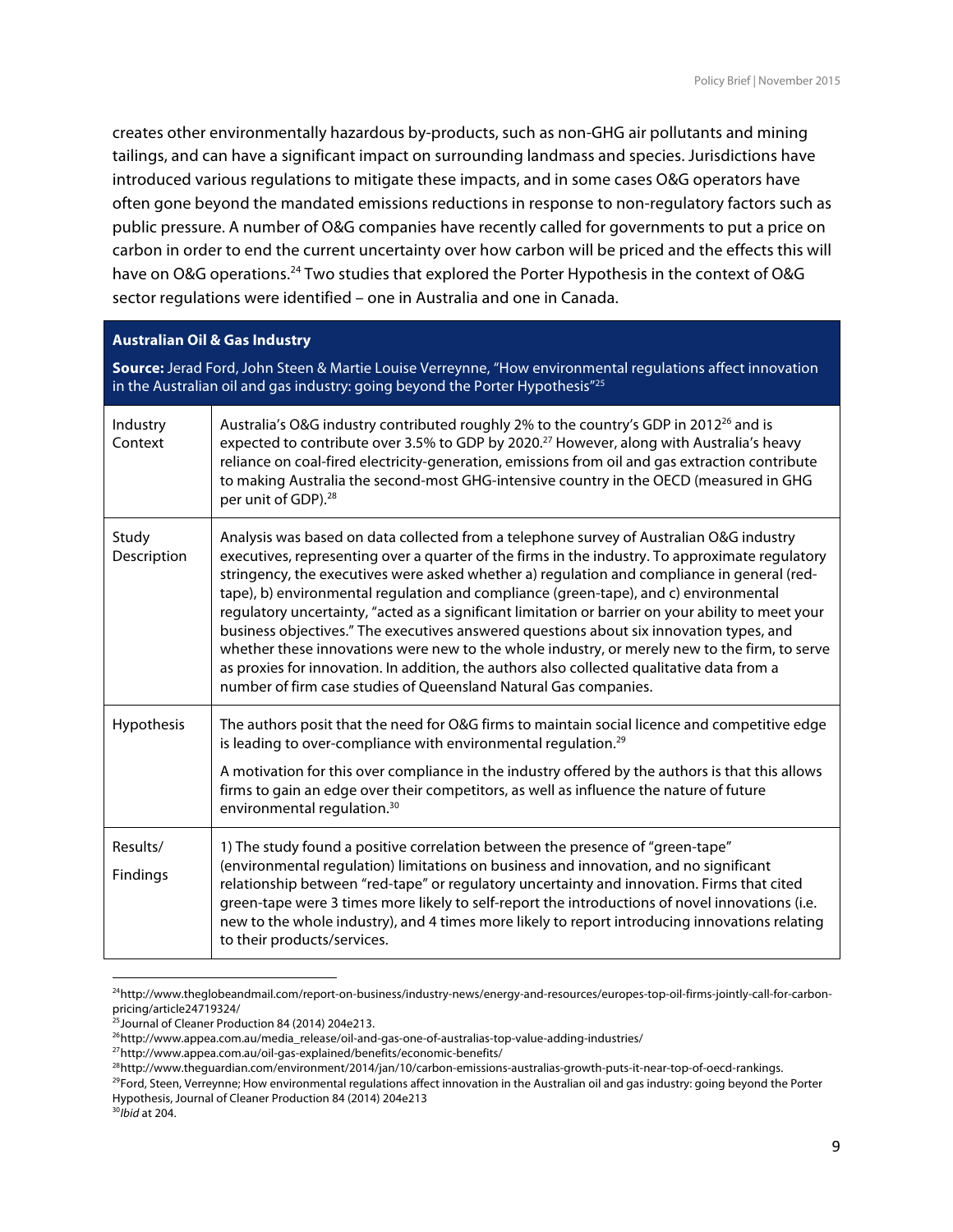|                        | 2) Firms' capabilities to conduct projects and access technology are strongly correlated to<br>innovation in models where the environmental regulatory burden is high. "This means that<br>technological breadth and depth, the ability to conduct projects and a strong reputation in<br>tandem could provide either the capacity for dealing adeptly with environmental regulatory<br>constraints, or supports the 'beyond compliance' hypothesis." The authors offer two possible<br>explanations for this. The first is that firms with strong capabilities are better equipped to<br>innovate in response to new regulations. The second, which the authors find more compelling,<br>is that over-compliance is a competitive strategy used to gain technological advantage over<br>competitors while bolstering social license to operate. <sup>31</sup> |
|------------------------|----------------------------------------------------------------------------------------------------------------------------------------------------------------------------------------------------------------------------------------------------------------------------------------------------------------------------------------------------------------------------------------------------------------------------------------------------------------------------------------------------------------------------------------------------------------------------------------------------------------------------------------------------------------------------------------------------------------------------------------------------------------------------------------------------------------------------------------------------------------|
|                        | 3) Where green-tape was high, maintaining formal collaborations and conducting R&D were<br>even more important to innovation than firm capabilities.                                                                                                                                                                                                                                                                                                                                                                                                                                                                                                                                                                                                                                                                                                           |
|                        | 4) The relationships between environmental regulations, capabilities, collaboration and R&D<br>are robust and apply to the entire supply chain (not just tail end). $32$                                                                                                                                                                                                                                                                                                                                                                                                                                                                                                                                                                                                                                                                                       |
| Porter<br>Implications | Evidence supports weak PH and narrow PH:                                                                                                                                                                                                                                                                                                                                                                                                                                                                                                                                                                                                                                                                                                                                                                                                                       |
|                        | Weak: "we find that firms faced with high levels of regulatory burden are more likely to<br>introduce product and service innovations, as well as innovations that are both new-to-the-<br>industry and new-to-the-firm". <sup>33</sup>                                                                                                                                                                                                                                                                                                                                                                                                                                                                                                                                                                                                                        |
|                        | Narrow: "Our tentative evidence suggests that the less prescriptive nature of the regulatory<br>approach taken by the Queensland government is supporting innovation."34                                                                                                                                                                                                                                                                                                                                                                                                                                                                                                                                                                                                                                                                                       |

## **Regulation & Innovation**

 $\blacksquare$ 

Firms in the Australian oil and gas industry that face environmental regulation are 3 times more likely to self-report the introductions of novel innovations (i.e. new to the whole industry).

 $\blacksquare$  $\blacksquare$ 

They are 4 times more likely to report introducing innovations relating to their products/services.

#### **Alberta Oil Sands Industry**

| <b>Source:</b> Alain-Désiré Nimubona, Ujjayant Chakravorty & Andrew Leach, "The Search for Abatement<br>Technologies in the Alberta Oil Sands" <sup>35</sup> |                                                                                                                                                                                                                                                                                                                    |
|--------------------------------------------------------------------------------------------------------------------------------------------------------------|--------------------------------------------------------------------------------------------------------------------------------------------------------------------------------------------------------------------------------------------------------------------------------------------------------------------|
| Industry<br>Context                                                                                                                                          | Alberta's oil sands industry accounted for nearly 52% of Canadian crude oil production in<br>2010. <sup>36</sup> The energy sector accounted for over 22% of Alberta's GDP in 2012 and one in sixteen<br>jobs were directly related to energy prior to the drop in crude oil prices in 2014. <sup>37</sup> Despite |

<sup>31</sup>*Ibid* at 212.

<sup>32</sup>*Ibid* at 208-209.

<sup>33</sup>*Ibid* at 211.

<sup>34</sup>*Ibid*.

<sup>&</sup>lt;sup>35</sup> Center for Economic Studies and Ifo Institute Working Paper No. 4781, May 2014.

<sup>36</sup>http://www.nrcan.gc.ca/publications/statistics-facts/1239

<sup>37</sup>http://oilsands.alberta.ca/economicinvestment.html; http://www.energy.alberta.ca/oilsands/791.asp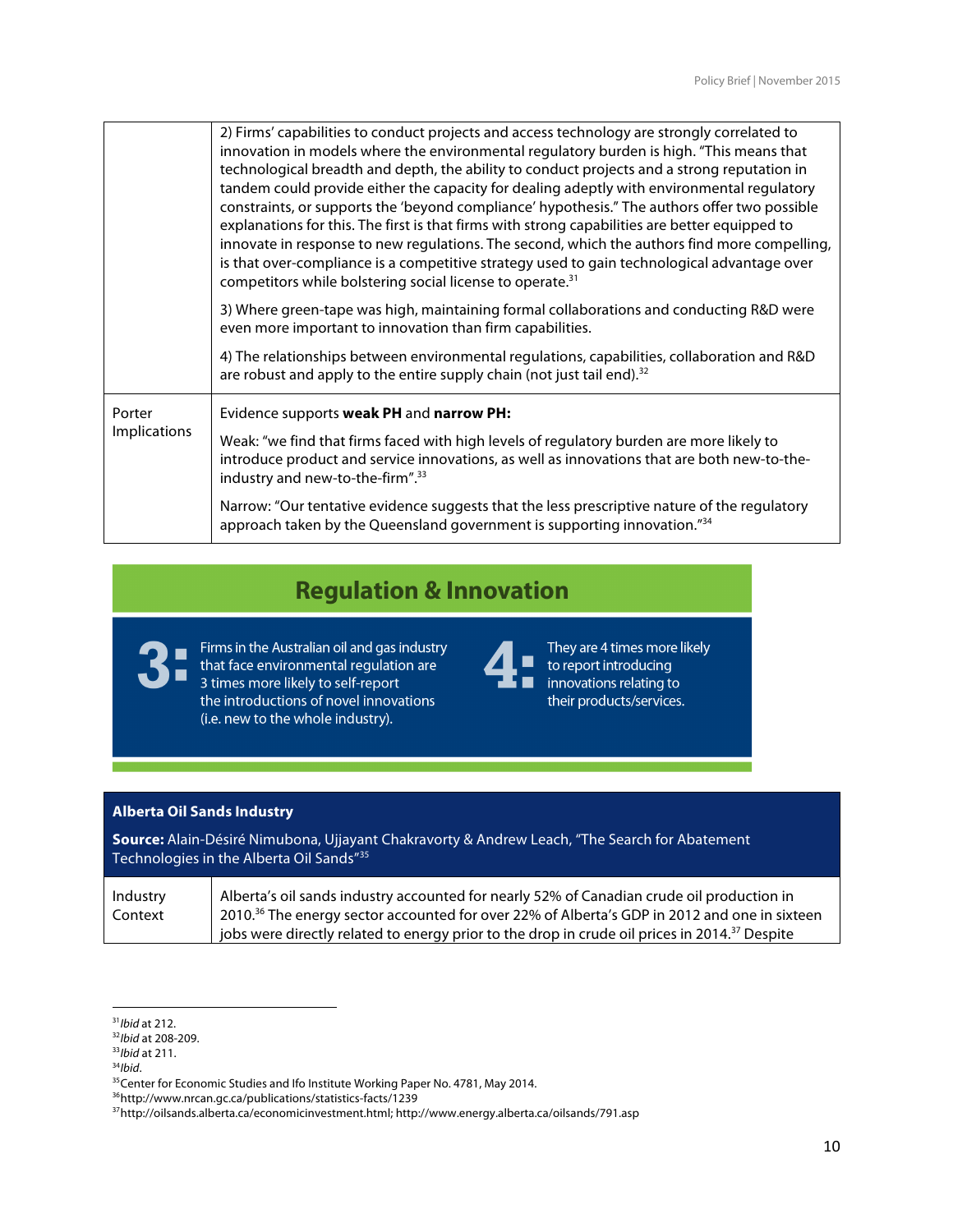|                        | decreases in the per barrel emissions intensity of oil sands production, growth in the sector<br>has led to absolute emissions growth. <sup>38</sup><br>The environmental impacts of the Alberta oil sands are not limited to GHG emissions, but<br>affect the surrounding water systems, landmass, and species. This paper focuses in particular<br>on the tailings generated by Alberta's oil sands industry, and how effective different types of<br>environmental policy are in encouraging tailings-reduction innovation.                                                                                                                      |
|------------------------|-----------------------------------------------------------------------------------------------------------------------------------------------------------------------------------------------------------------------------------------------------------------------------------------------------------------------------------------------------------------------------------------------------------------------------------------------------------------------------------------------------------------------------------------------------------------------------------------------------------------------------------------------------|
| Study<br>Description   | The paper presents a theoretical, three-stage model (search, adoption, and deployment) that<br>demonstrates how polluting firms implement new abatement technologies in an environment<br>of uncertainty regarding the performance of these technologies. They use this to compare<br>how well three different types of pollution control regulatory instruments ("command and<br>control", "carbon tax", and "tradable permit system") incent firms to innovate. This search<br>model is framed in the context of firms with operations in the Alberta oil sands, and their<br>response to environmental regulations limiting tailings generation. |
|                        | The authors also use their model to examine whether increasing a regulation's stringency<br>leads to the adoption of profit-increasing technologies, and compare the likelihood that each<br>of the three regulatory instruments will lead to lower total compliance costs.                                                                                                                                                                                                                                                                                                                                                                         |
| Hypothesis             | "The polluting firm always has more incentives to search for and adopt a more efficient<br>abatement technology under either an emissions tax or a tradeable permit system than under<br>an equivalently stringent emissions standard."                                                                                                                                                                                                                                                                                                                                                                                                             |
| Results/<br>Findings   | Theoretical results indicate that polluting firms have more of an incentive to innovate under<br>an emissions tax or a tradable permit scheme than an equally stringent "command and<br>control" emissions standard.                                                                                                                                                                                                                                                                                                                                                                                                                                |
|                        | The results also indicate that a tradable permit scheme is more likely than a tax to reduce<br>compliance costs for the firms over time - thus making cap and trade schemes most likely to<br>yield a "win-win" strong Porter scenario. The paper also suggests that for an industry such as<br>Alberta's oil sands with high search and adoption costs for new technologies and a significant<br>degree of uncertainty regarding how abatement technologies will perform in practice,<br>stringent (market-based) environmental regulations are needed to prompt companies to<br>innovate.                                                         |
|                        | From the results of their model, the authors extrapolate that, in the context of tailings<br>abatement, "in adopting a regulatory standard as opposed to a price-based mechanism,<br>[Alberta] may have reduced the potential for new technologies to be discovered and<br>adopted."                                                                                                                                                                                                                                                                                                                                                                |
| Porter<br>Implications | Evidence supports Narrow PH; further, the model indicates that there is a greater likelihood<br>that future compliance costs will be lower under a tradable permit regime than under an<br>equally stringent emissions tax, possibly indicating that the overall productivity gains implied<br>by the Strong PH are more likely to be realized under the tradable permit system.                                                                                                                                                                                                                                                                    |

#### **Manufacturing**

Unlike the oil and gas sector, which produces a relatively limited set of products, the manufacturing sector includes a very heterogeneous set of businesses producing a wide variety of products. Rather than producers of energy, they are generally consumers of energy, using it as an input in the

<sup>38</sup> Government of Alberta: Oil Sands GHG Emissions- Fact Sheet,

http://www.oilsands.alberta.ca/FactSheets/Greenhouse\_Gas\_factsheetNov\_2014.pdf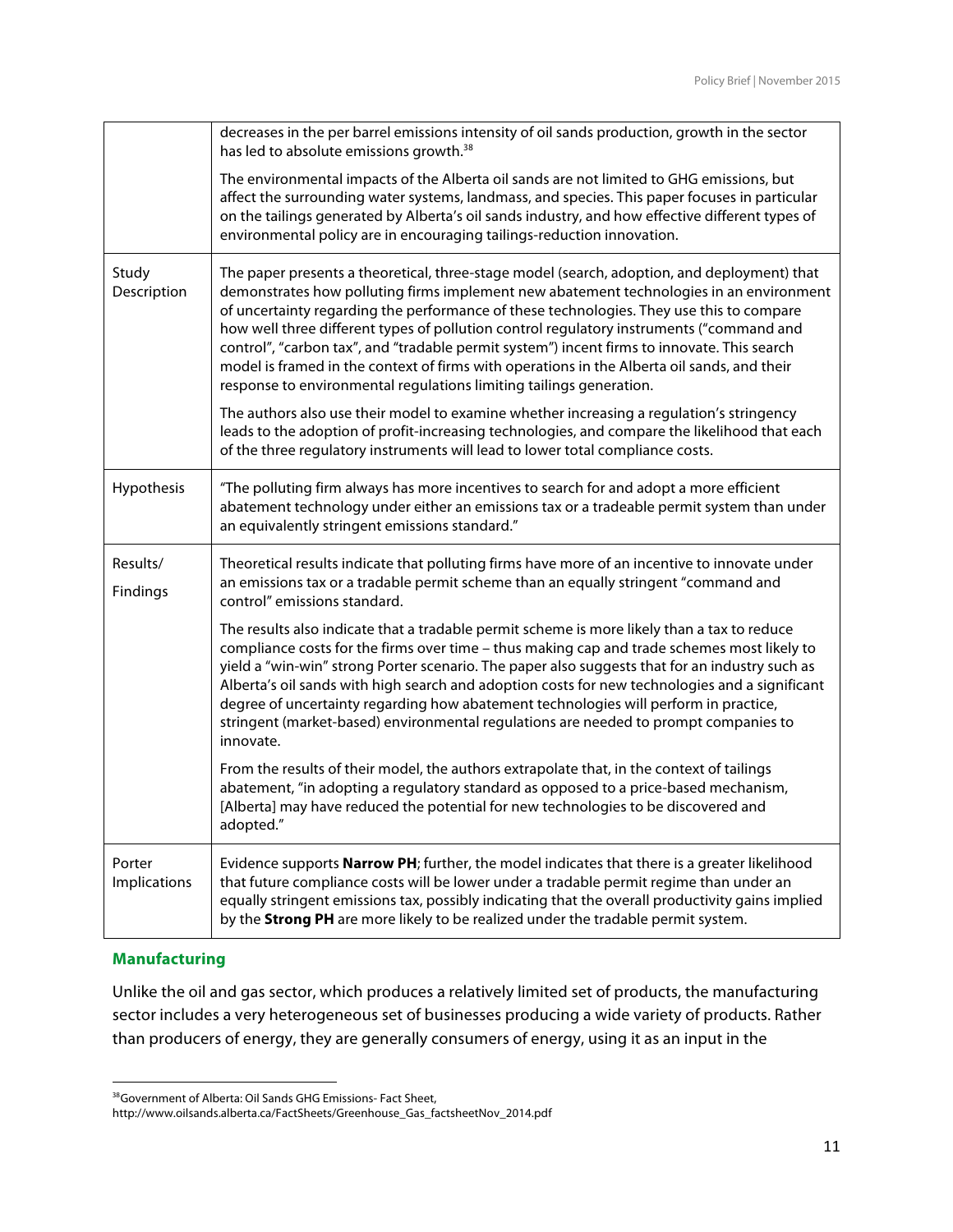production of other products. In addition to energy, manufacturing uses a number of different inputs, including raw materials, labour, intermediate products and services—again, varying widely across different manufacturing sub-sectors. Two studies explore the Porter Hypothesis in the context of manufacturing – one in Europe, one in the United States.

#### **European Manufacturing Industry**

**Source:** Yana Rubashkina , Marzio Galeotti & Elena Verdolini, "Environmental regulation and competitiveness: Empirical evidence on the Porter Hypothesis from European manufacturing sectors" 39

| Industry<br>Context  | Most of the manufacturing industries <sup>40</sup> involved in this study have been covered by the<br>European Union Emissions Trading System (EU ETS) <sup>41</sup> since its introduction in 2005. The EU ETS<br>sets a cap on total CO <sub>2</sub> emissions, and requires emitters to comply with their emissions cap or<br>purchase offsetting credits.                                                                                                                                                                                                                                                                                                                                                                                                                                                                                                                                                                                                                                                                        |
|----------------------|--------------------------------------------------------------------------------------------------------------------------------------------------------------------------------------------------------------------------------------------------------------------------------------------------------------------------------------------------------------------------------------------------------------------------------------------------------------------------------------------------------------------------------------------------------------------------------------------------------------------------------------------------------------------------------------------------------------------------------------------------------------------------------------------------------------------------------------------------------------------------------------------------------------------------------------------------------------------------------------------------------------------------------------|
|                      | The system appears to be working. Since 2005, the EU 28's total CO2 emissions have fallen<br>from 4.2 billion tonnes to 3.7 billion in 2013 - a reduction of nearly 12%. Europe's mitigation<br>achievements are likely at least partially owed to clean innovations discovered by private<br>industry. This case study compares regulatory stringency levels between European<br>jurisdictions to see whether environmental regulations play a role in inducing this innovation,<br>and if so, to what extent.                                                                                                                                                                                                                                                                                                                                                                                                                                                                                                                      |
| Study<br>Description | The PH was tested by using data from the manufacturing sectors of 17 European countries<br>between 1997 and 2009, looking at overall trends in innovation to see if more stringent<br>regulations do in fact lead to more innovation (weak PH), and looking at productivity impacts<br>of stringent regulation (strong PH). Data on R&D expenditures and patent applications were<br>used to proxy innovation in each sector when testing the weak PH, and total factor<br>productivity <sup>42</sup> data were used to proxy for sectoral economic performance when testing the<br>strong PH. Firms' pollution abatement and control expenditures (PACE) were used to indicate<br>the stringency of environmental policy in each region. Rather than focus on "green" R&D and<br>patent applications, the study examines trends in overall R&D and patent applications, in part<br>to control for the "crowding-out effect" where green innovation displaces other forms of<br>innovation in response to environmental regulations. |
| Hypotheses           | A) More stringent regulations lead to more innovation.                                                                                                                                                                                                                                                                                                                                                                                                                                                                                                                                                                                                                                                                                                                                                                                                                                                                                                                                                                               |
|                      | B) More stringent regulations lead to boosted productivity.                                                                                                                                                                                                                                                                                                                                                                                                                                                                                                                                                                                                                                                                                                                                                                                                                                                                                                                                                                          |
| Results/             | A) Innovation                                                                                                                                                                                                                                                                                                                                                                                                                                                                                                                                                                                                                                                                                                                                                                                                                                                                                                                                                                                                                        |
| Findings             | The authors find no statistically significant impact for environmental regulation on R&D, but<br>do find regulation to have a consistent positive and significant effect on patent applications. A<br>10% increase in PACE was associated with a 0.3-0.9% increase in patent applications. The<br>authors' explanation for this is that "in the EU more stringent regulation does not seem to<br>provide enough stimulus to one important input to the production of knowledge, but it does<br>favor a more efficient combination of all the inputs involved which results in a higher                                                                                                                                                                                                                                                                                                                                                                                                                                               |

<sup>39</sup>Energy Policy 83 (2015) 288–300.

 $40$ The manufacturing industries were (1) food products, beverages and tobacco; (2) textiles and leather products; (3) wood products; (4) paper and pulp products; (5) coke, refined petroleum, and nuclear fuel; (6) chemicals, rubber and plastic products; (7) other non-metallic mineral products ; (8) basic metals; and (9) fabricated metal, machinery and equipment, electrical and optical equipment, transport equipment, manufacturing n.e.c. (pg 299 Table A1)

<sup>41</sup>http://ec.europa.eu/clima/policies/ets/index\_en.htm

<sup>&</sup>lt;sup>42</sup>TFP indicates how productively inputs are combined to generate gross output.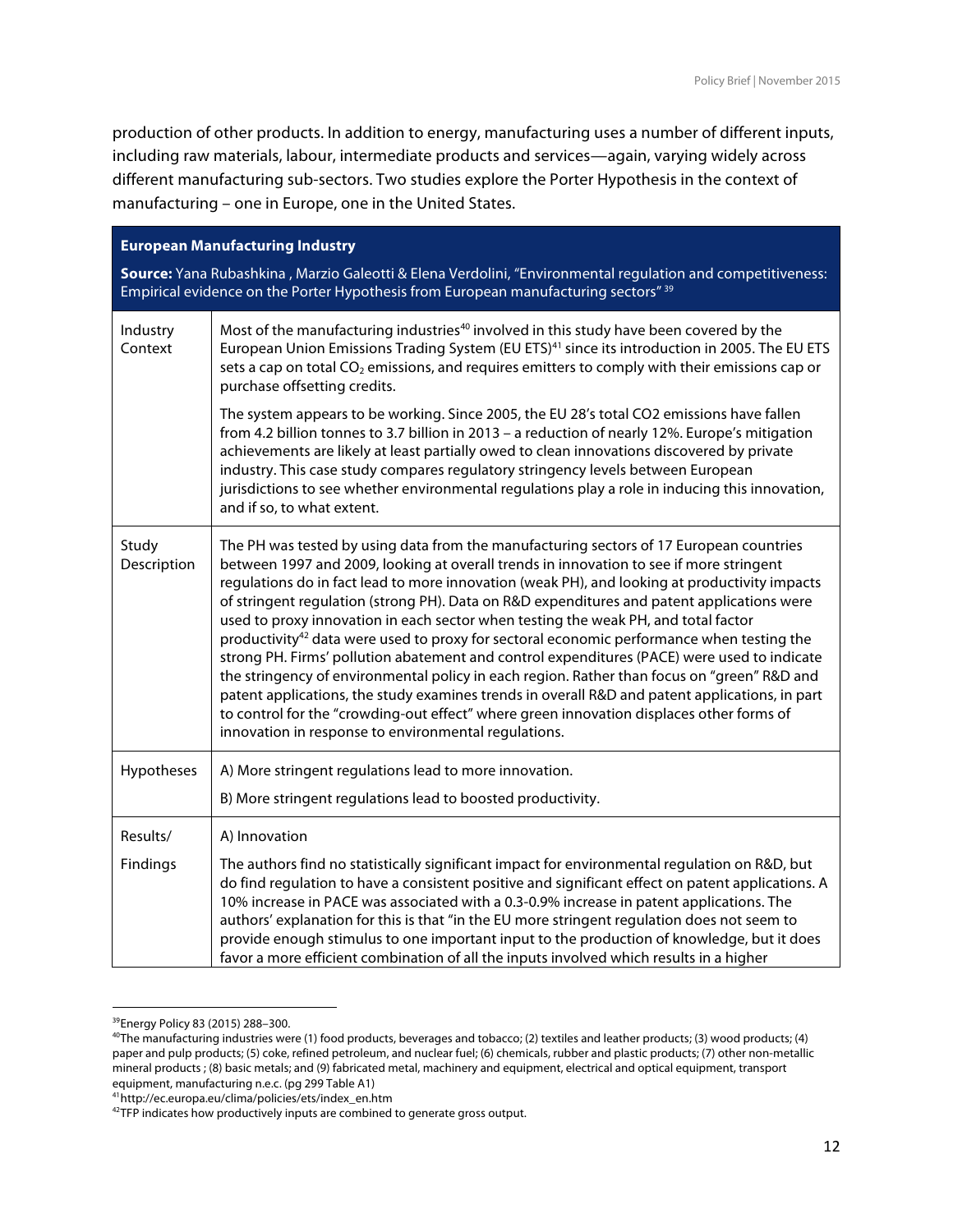| knowledge output, as proxied by patents."                                                                                                                                                                                                                                                                                                                                                                                                                                                                                                                                                                                            |
|--------------------------------------------------------------------------------------------------------------------------------------------------------------------------------------------------------------------------------------------------------------------------------------------------------------------------------------------------------------------------------------------------------------------------------------------------------------------------------------------------------------------------------------------------------------------------------------------------------------------------------------|
| B) Productivity                                                                                                                                                                                                                                                                                                                                                                                                                                                                                                                                                                                                                      |
| While the costs associated with regulatory compliance are essentially immediate (indicated by<br>PACE), the authors cite an earlier study stating that R&D induced by the new regulations<br>generates productivity growth with a lag of one to three years. <sup>43</sup> However, after regressing TFP<br>against one and two-years lagged PACE, and various settings of the other controlling factors,<br>the authors found "no evidence of a statistically significant effect of environmental policy<br>stringency on factor productivity. Regardless of the controls used, the PACE variable always<br>remains insignificant." |
| The authors also tested the impact of innovation on competitiveness, finding no significant<br>relationship between R&D and TFP, and the relationship between patent applications and TFP<br>to be negative, but only weakly significant. They concluded, "higher R&D investments over<br>time do not bring any productivity gain to a certain country-sector, whereas more patent<br>applications might decrease its productivity."                                                                                                                                                                                                 |
| Evidence supports Weak PH                                                                                                                                                                                                                                                                                                                                                                                                                                                                                                                                                                                                            |
| "When looking at the weak PH we conclude that environmental regulation leads to an increase<br>in patent applications, but has no impact on R&D expenditures Our evidence suggests the<br>following: environmental regulation stimulates environmental R&D spending which displaces<br>non-environmental R&D, but does not result in lower overall R&D levels. This increased<br>environmental R&D is applied as an input in the production of knowledge resulting in more<br>patent applications."                                                                                                                                  |
| <b>Strong PH: Not Supported</b>                                                                                                                                                                                                                                                                                                                                                                                                                                                                                                                                                                                                      |
| "On the whole, potential positive effects on firms' innovation activity appear not to be able to<br>offset the negative effect of additional compliance costs. We thus fail to find support in favor<br>of the strong Porter Hypothesis."                                                                                                                                                                                                                                                                                                                                                                                            |
|                                                                                                                                                                                                                                                                                                                                                                                                                                                                                                                                                                                                                                      |

#### **USA Manufacturing Industry**

**Source:** Smita Brunnermeier & Mark Cohen, "Determinants of environmental innovation in US manufacturing industries" <sup>44</sup>

| Industry<br>Context  | The American industrial sector emitted 21% of the country's GHGs in 2013. <sup>45</sup> Within this<br>industrial sector, the manufacturing industry accounts for over one quarter of the country's<br>total energy use. <sup>46</sup> Emissions from the industrial sector have been in decline since the late<br>1990s, as the US economy has undergone a structural shift away from energy-intensive<br>manufacturing. <sup>47</sup> |
|----------------------|-----------------------------------------------------------------------------------------------------------------------------------------------------------------------------------------------------------------------------------------------------------------------------------------------------------------------------------------------------------------------------------------------------------------------------------------|
| Study<br>Description | The study used a panel data-set covering 146 American manufacturing industries between<br>1983 and 1992, to test whether and to what degree environmental regulations pressure firms<br>to innovate. Regulatory pressure/stringency was proxied by PACE and by the number of                                                                                                                                                            |

<sup>43</sup>Griffith et al. 2004 (get full citation from paper)

<sup>44</sup>Journal of Environmental Economics and Management 45 (2003) 278–293.

<sup>45</sup>http://www.epa.gov/climatechange/ghgemissions/sources/industry.html.

<sup>46</sup>http://energy.gov/sites/prod/files/2013/11/f4/energy\_use\_and\_loss\_and\_emissions.pdf, pg 1.

<sup>47</sup>http://www.eia.gov/environment/emissions/ghg\_report/ghg\_carbon.cfm.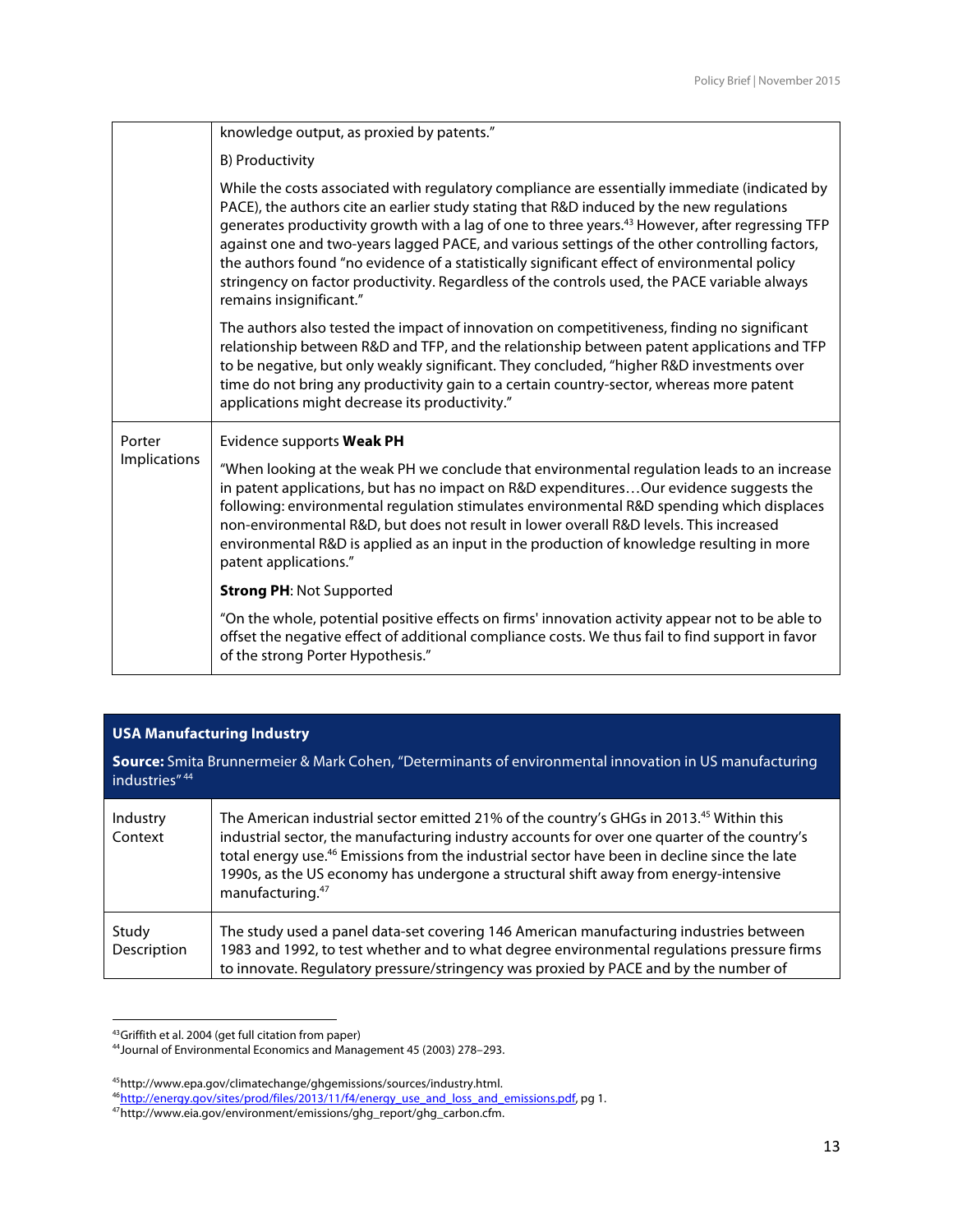|                        | pollution-related government inspections conducted on the respective industries. The<br>number of successful environmentally related patent applications <sup>48</sup> granted to the industry<br>served as a proxy for innovation. <sup>49</sup>                                                                  |
|------------------------|--------------------------------------------------------------------------------------------------------------------------------------------------------------------------------------------------------------------------------------------------------------------------------------------------------------------|
| Hypothesis             | More stringent environmental policy will lead to more environment-related innovation.                                                                                                                                                                                                                              |
| Results/               | According the study,                                                                                                                                                                                                                                                                                               |
| Findings               | (1) there is a small but statistically significant positive relationship between pollution<br>abatement expenditures and environmental patents. Each \$1 million increase in industrial<br>abatement expenditures was associated with a .04% increase in mean patents; and,                                        |
|                        | (2) there is no evidence that the frequency of government monitoring affects innovative<br>activity.                                                                                                                                                                                                               |
|                        | The authors also revealed some empirical evidence that environmental innovation is more<br>likely to occur in industries that are internationally competitive. This is consistent with the<br>findings of the Australian O&G industry study regarding firm capabilities.                                           |
|                        | The authors acknowledge that they were unable to distinguish between PACE that resulted<br>from compliance with government regulation vs. that which was the product of over-<br>compliance (due to public pressure, among other factors) with this regulation.                                                    |
| Porter<br>Implications | Evidence supports Weak PH                                                                                                                                                                                                                                                                                          |
|                        | These findings contribute supporting evidence for the weak PH. Although the measured<br>effects on innovation of increasing PACE are relatively small, the authors note that they are<br>significant, and that innovations that would have occurred in academia or in non-<br>manufacturing sectors were excluded. |

#### **Construction and Buildings**

<u> 1989 - Jan Samuel Barbara, margaret e</u>

Unlike Globally, the buildings sector consumes more energy than any other sector, and accounts for over one-third of total final energy consumption and carbon dioxide (CO2) emissions.<sup>50</sup> In Canada, commercial and residential buildings together accounted for 29% of the country's secondary energy use (12% and 17%, respectively).<sup>51</sup>

Two studies that explore the PH in the context of the construction/building industries were identified, one from Europe and one from China. While it could be argued that the Chinese study is less likely to provide immediate policy implications for Canada, it has the potential to be an informative case study because China is developing rapidly and investing in innovation.

<sup>48&</sup>quot;Patents involving hazardous or toxic waste destruction or containment, recycling or reusing waste, acid rain prevention, solid waste disposal, alternative energy sources, air pollution prevention and water pollution prevention were counted as ''environmental patents." (pg 282)

 $49$ Unlike Rubashkina, Galeotti & Verdolini, the authors do not use a lag structure in their model, stating that the literature indicates only a minor time-gap between R&D and patent application.

<sup>&</sup>lt;sup>50</sup>International Energy Agency (2014): "Transition to Sustainable Buildings: Strategies and Opportunities to 2050," available at: https://www.iea.org/media/training/presentations/etw2014/publications/Sustainable\_Buildings\_2013.pdf 51http://www.ec.gc.ca/indicateurs-indicators/default.asp?lang=en&n=F60DB708-1;

http://www.nrcan.gc.ca/energy/efficiency/buildings/4261: http://www.nrcan.gc.ca/energy/efficiency/housing/research/13628.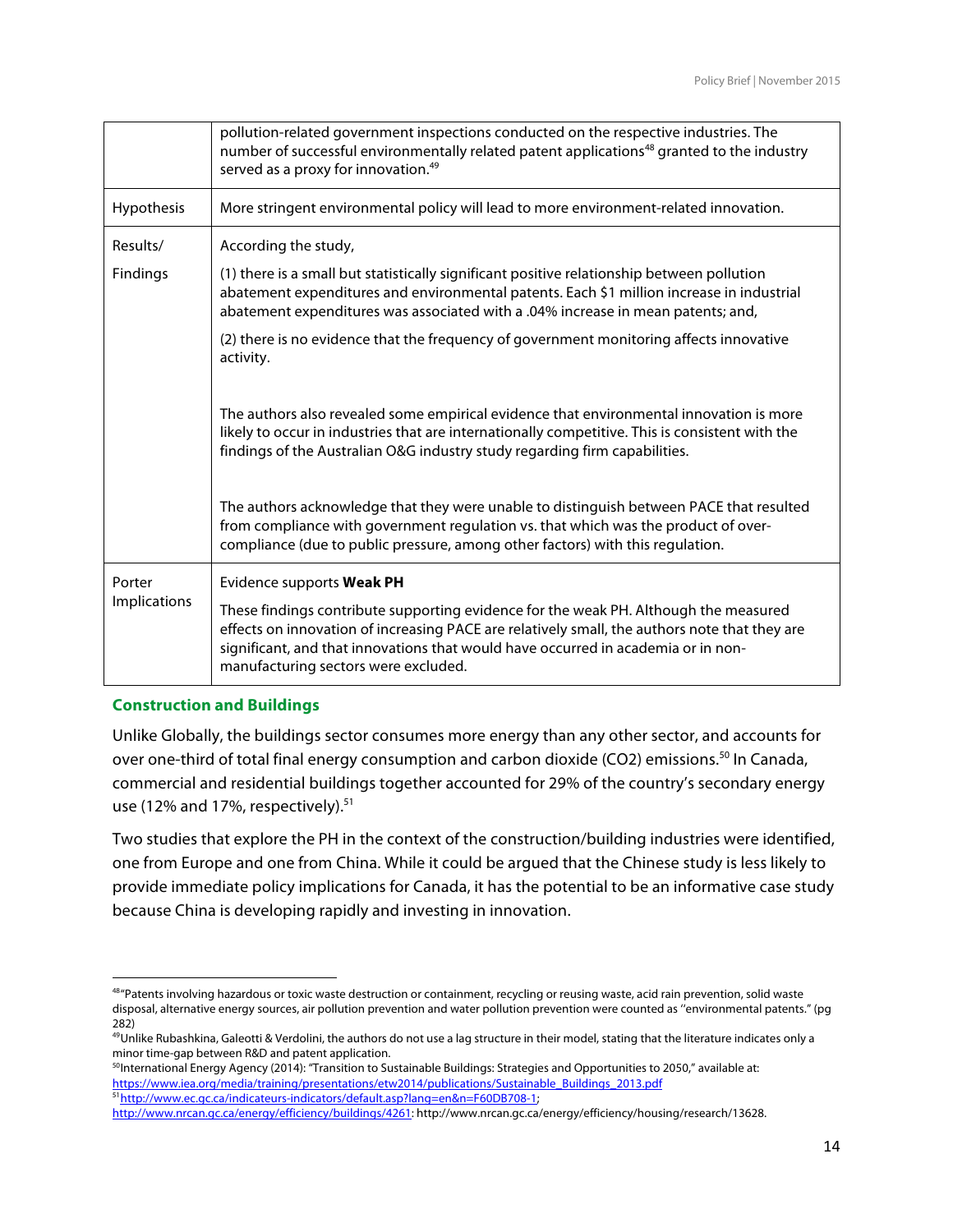| Source: Joëlle Noailly, Improving the energy-efficiency of buildings: The impact of environmental policy on<br>technological innovation <sup>52</sup> |                                                                                                                                                                                                                                                                                                                                                                                                                                                                                                                                                                                                     |
|-------------------------------------------------------------------------------------------------------------------------------------------------------|-----------------------------------------------------------------------------------------------------------------------------------------------------------------------------------------------------------------------------------------------------------------------------------------------------------------------------------------------------------------------------------------------------------------------------------------------------------------------------------------------------------------------------------------------------------------------------------------------------|
| Industry<br>Context                                                                                                                                   | Building energy efficiency is highly regulated in Europe <sup>53</sup> compared to many other industries.<br>Eichhammer and Schlomann (1999) argue that this is due to the absence of a strong lobby in<br>the building sector to campaign against (or in favour) of regulation.                                                                                                                                                                                                                                                                                                                    |
| Study<br>Description                                                                                                                                  | The paper examines the impact of three types of energy policy instruments on energy-<br>efficiency innovation in buildings: (1) regulatory energy standards, (2) energy taxes, and (3)<br>specific government spending on R&D. It relies on data from several European nations on<br>energy-saving patent counts, regulatory energy standards for new buildings, energy prices<br>(affected by the energy tax), and public energy R&D expenditures.                                                                                                                                                 |
| Hypotheses                                                                                                                                            | (1) Environmental regulations do have a positive impact on innovation related to energy-<br>efficiency in buildings.<br>(2) Regulatory standards, energy taxes, and government spending on R&D have different<br>effects on innovation.                                                                                                                                                                                                                                                                                                                                                             |
| Results/<br>Findings                                                                                                                                  | The author found that of the three policy tools, energy standards had the largest impact on<br>innovation. A 10% increase in the stringency of these standards led to an average increase in<br>the likelihood to patent by 3%. <sup>54</sup> By contrast, the study found the variance of energy price<br>(serving as proxy for energy taxes), had an insignificant effect on the number of patents. <sup>55</sup> They<br>also found that when the government spends 10% more on specific energy R&D expenditures<br>in a given year, then 2 years later, firms will apply for 0.3% more patents. |
| Porter<br>Implications                                                                                                                                | Evidence Supports Weak PH<br>Some support for <b>Narrow PH</b> : Increasing stringency boosts innovation (as measured by<br>likelihood to patent).                                                                                                                                                                                                                                                                                                                                                                                                                                                  |

| <b>Chinese Construction Industry</b><br><b>Source:</b> G.Y. Qi et al., "The drivers for contractors' green innovation: an industry perspective" <sup>56</sup> |                                                                                                                                                                                                                                                                                                                                                                                                     |
|---------------------------------------------------------------------------------------------------------------------------------------------------------------|-----------------------------------------------------------------------------------------------------------------------------------------------------------------------------------------------------------------------------------------------------------------------------------------------------------------------------------------------------------------------------------------------------|
| Industry<br>Context                                                                                                                                           | More than a third of all of the buildings being constructed in the world are in China. <sup>57</sup> China's<br>construction industry thus serves as both a potentially huge opportunity to mitigate<br>environmental impact through green construction practices and the use of energy-efficient<br>materials, as well a testing ground for green innovations in construction and building design. |
| Study                                                                                                                                                         | The study uses survey data to examine the factors that influence the adoption of green                                                                                                                                                                                                                                                                                                              |

52Nota Di Lavoro, 106.2010.

**European Buildings**

<sup>54</sup>*Ibid* at 16.

55The author acknowledged that the insignificant effects of the energy tax could be particular to the European building sector for two reasons: (1) principal/agent issues in the building sector and (2) the fact that energy was relatively cheap throughout the course of the years covered by the study (1989-2004).

56Journal of Cleaner Production (2010) 1-8.

<u> 1989 - Jan Samuel Barbara, margaret e</u>

<sup>57</sup>http://www.constructcanada.com/wp-content/uploads/2014/08/report\_the\_construction\_sector\_in\_china.pdf, pg 2.

<sup>53</sup>ibid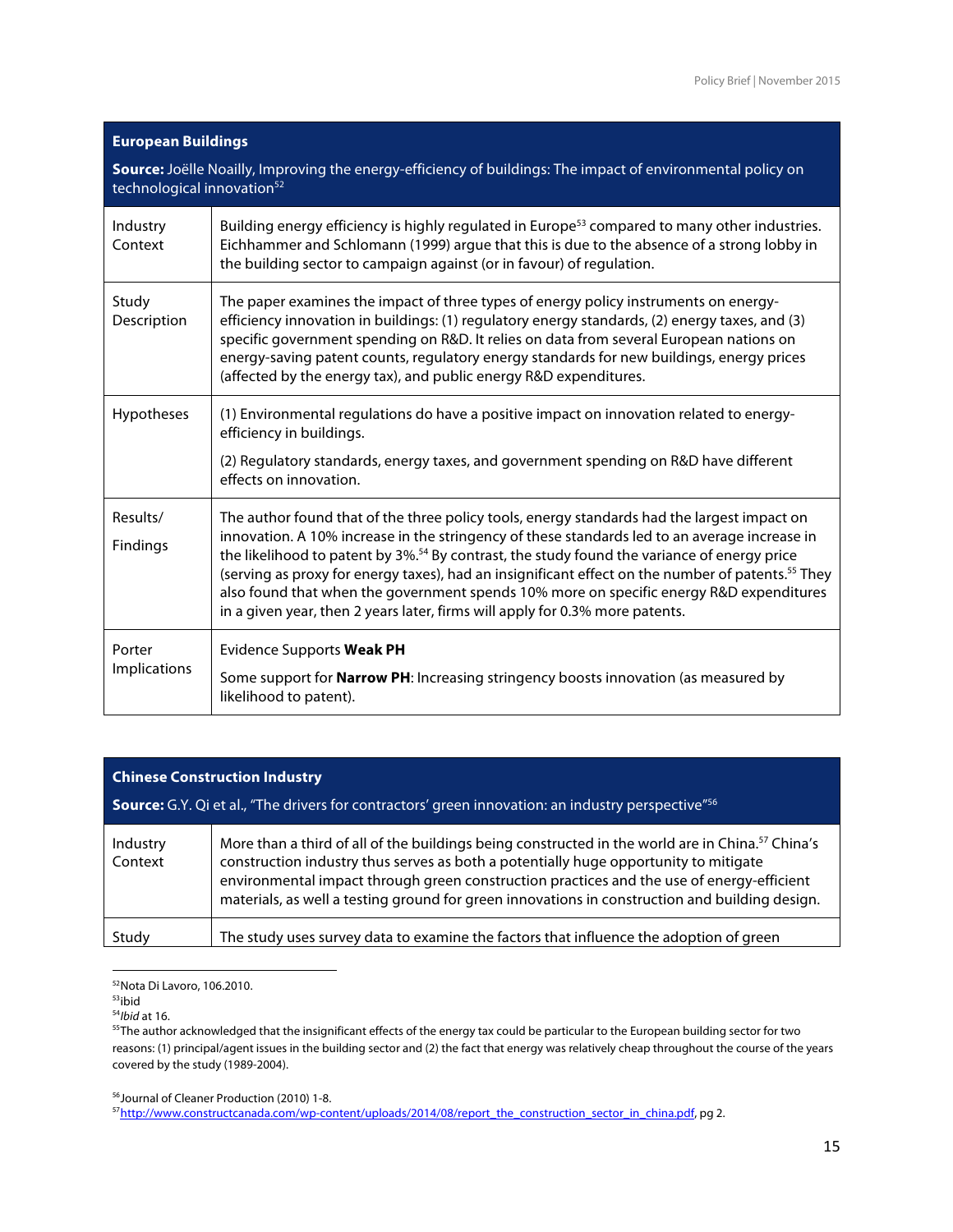| Description                   | construction practices by Chinese contractors, attempting to discern which of four factors<br>(managerial environmental concern, environmental regulations, stakeholder demands, and<br>firm size) are most influential in the adoption of green practices by contractors.                                                                                                                                                                                                                                                                                                                                                                                                                 |
|-------------------------------|--------------------------------------------------------------------------------------------------------------------------------------------------------------------------------------------------------------------------------------------------------------------------------------------------------------------------------------------------------------------------------------------------------------------------------------------------------------------------------------------------------------------------------------------------------------------------------------------------------------------------------------------------------------------------------------------|
| Hypothesis                    | Some factors may have more influence than others in encouraging contractors to adopt green<br>practices in construction.                                                                                                                                                                                                                                                                                                                                                                                                                                                                                                                                                                   |
| Results/<br>Findings          | Results indicated that managerial environmental concern was the biggest factor in firms<br>adopting green practices, and that government regulations were the next most important<br>factor. The authors suggested that Chinese regulations needed to be made more stringent for<br>them to have a real effect: "Environmental regulations have also significant effect on the<br>adoption of green construction innovation. However, it is appreciated that these are not<br>considered stringent enough as to be the major driving force for adopting green construction<br>practices."58<br>The authors suggest that fines and penalties for non-compliance with regulations might have |
|                               | encouraged contractors to adopt more positive attitudes towards the environment.<br>No evidence was found of stakeholder pressure impacting the adoption of green practices.<br>This finding however, may be more particular to China than to countries like Canada that have<br>stronger presence of civil society.                                                                                                                                                                                                                                                                                                                                                                       |
|                               | Finally, larger firms were found to adopt greener practices than smaller firms, perhaps as a<br>result of greater firm capability.                                                                                                                                                                                                                                                                                                                                                                                                                                                                                                                                                         |
| Porter<br><b>Implications</b> | (Mild) evidence supports Weak PH, although it is acknowledged that in this case,<br>environmental regulations play a secondary role to managerial attitudes. The authors have<br>highlighted an opportunity for Chinese policy-makers to mitigate the environmental impact of<br>the construction industry through the introduction of more stringent regulation.                                                                                                                                                                                                                                                                                                                          |

#### **Environmental Goods and Services across Multiple Industries**

A study using data from multiple industries is included to illustrate whether an overall relationship between regulation and innovation is detected when looking at the environmental goods and services economy as a whole. Environmental goods and services, while not thought of as a sector of the economy like those previously discussed, can be considered a cross-cutting sector, with activities that service other sectors and contributions to GDP found throughout the economy.

| <b>German Economy</b>                                                                                                    |                                                                                                                                                                                                                                                                                              |
|--------------------------------------------------------------------------------------------------------------------------|----------------------------------------------------------------------------------------------------------------------------------------------------------------------------------------------------------------------------------------------------------------------------------------------|
| <b>Source:</b> Jens Horbach, "Determinants of environmental innovation—New evidence from German panel data<br>sources"59 |                                                                                                                                                                                                                                                                                              |
| Industry<br>Context                                                                                                      | Germany is home to one of the world's largest environmental industries, employing nearly<br>two million people in this industry as of 2012. Based on the trajectory of the economy, some<br>consultants estimate that green technologies will account for 14% of Germany's GDP by<br>2020.60 |

<sup>&</sup>lt;u> 1989 - Jan Samuel Barbara, margaret e</u> <sup>58</sup>*Ibid* at 7.

<sup>59</sup>Horbach, Jens. Determinants of environmental innovation—New evidence from German panel data sources. Science Direct, Research Policy 37 (2008) 163–173.

 $60$ Deutschland (December 19, 2012), "Green technology – world market leader with innovative ideas"

https://www.deutschland.de/en/topic/business/innovation-technology/green-technology-world-market-leader-with-innovative-ideas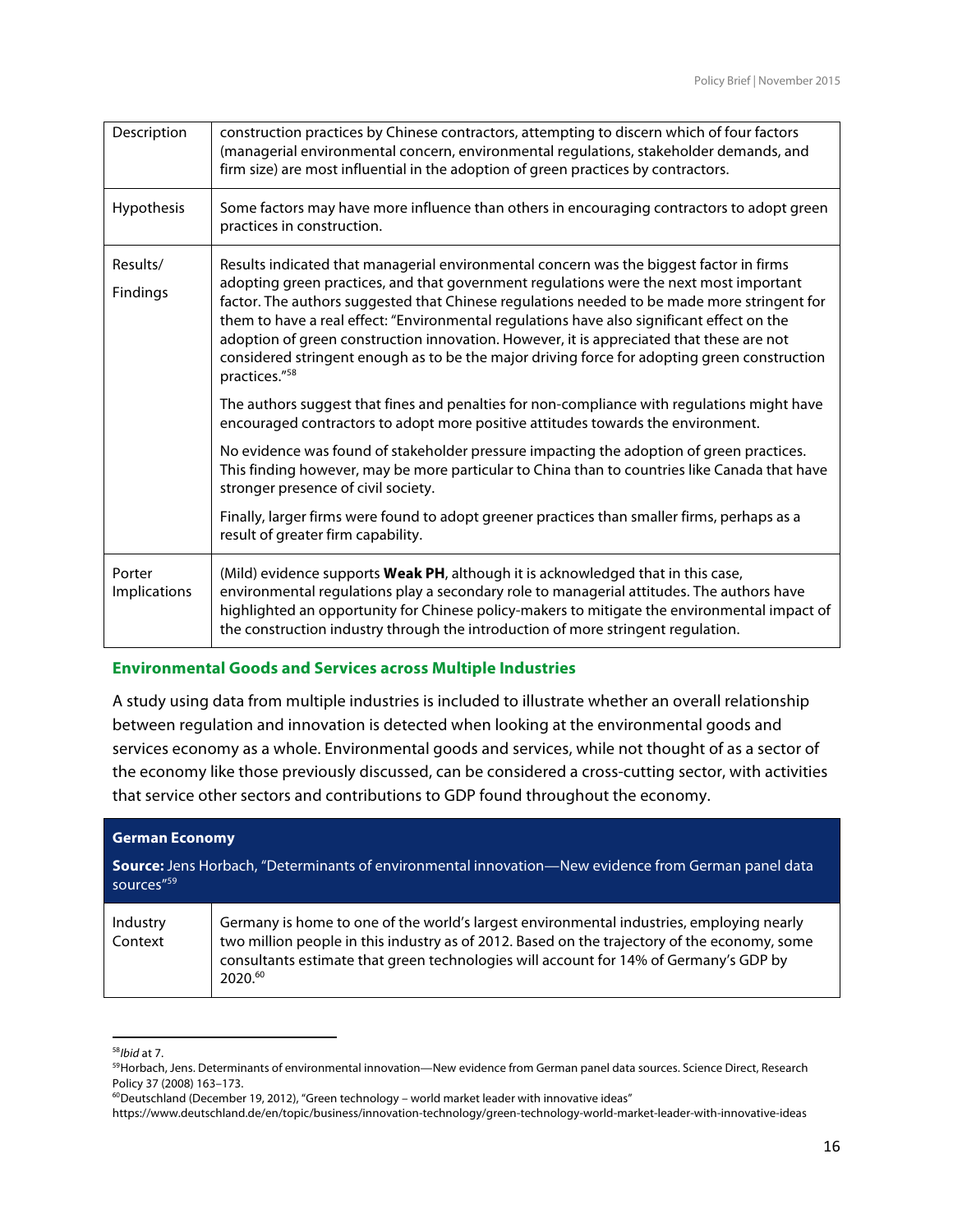| Study<br>Description          | The study uses two German panel databases to determine what factors promote innovation,<br>looking at data collected between 1993 and 2004. The databases used covered most firms in<br>Germany, however, the authors analysed only those that could be classified as belonging to<br>the environmental sector.                                                                                                                                                                                                                                                 |
|-------------------------------|-----------------------------------------------------------------------------------------------------------------------------------------------------------------------------------------------------------------------------------------------------------------------------------------------------------------------------------------------------------------------------------------------------------------------------------------------------------------------------------------------------------------------------------------------------------------|
| <b>Hypothesis</b>             | The study sought to test a number of hypotheses relating to factors that supposedly promote<br>innovation. Most relevant to the PH is the following hypothesis:<br>Environmental regulation and environmental management tools trigger environmental<br>innovation.                                                                                                                                                                                                                                                                                             |
| Results/<br><b>Findings</b>   | Using the two databases and various estimation techniques, the authors find that<br>Environmental regulation, environmental management tools and general organizational<br>٠<br>changes and improvements were found to be "highly relevant motivations for<br>environmental innovation." <sup>61</sup><br>Greater firm technological capabilities - indicated by R&D spending and highly qualified<br>$\bullet$<br>employees - trigger environmental innovations.<br>Firms that have innovated in the past (whether environmental innovation or other) are<br>٠ |
| Porter<br><b>Implications</b> | more likely to innovate in the future.<br>Evidence supports <b>Weak PH</b>                                                                                                                                                                                                                                                                                                                                                                                                                                                                                      |

## The Porter Hypothesis and Export Performance

### Weak Porter Hypothesis

Of the seven case studies presented here, six of them provide evidence supporting the Weak PH. Looking beyond the case studies in this Policy Brief, the literature shows that there is an emerging consensus, particularly amongst more recent papers, that the Weak PH is supported.<sup>62</sup>

Finding empirical evidence supporting the Weak PH is significant. It confirms that environmental regulation forces firms to devote more resources to devise less environmentally harmful ways of generating revenue. This is an essential part of greening the economy, by de-coupling economic growth from environmental degradation.<sup>63</sup>

### Strong Porter Hypothesis

<u> 1989 - Jan Samuel Barbara, margaret e</u>

The Strong PH goes to the heart of why the Porter Hypothesis was such a revolutionary and controversial idea in the first place. Unfortunately, not nearly as much analysis has been done regarding the Strong PH, and the studies that have been conducted fail to come to a clear consensus.

It may be that, in order to properly assess the veracity of the Strong PH, it will be necessary to look at regulations that involve market-based instruments, as these conform more to the factors that Porter

<sup>&</sup>lt;sup>61</sup> Horbach, Jens. Determinants of environmental innovation—New evidence from German panel data sources. Science Direct, Research Policy 37 (2008) p 172

<sup>&</sup>lt;sup>62</sup>See the appendix of "The Porter Hypothesis at 20: Can Environmental Regulation Enhance Innovation and Competitiveness?" by Ambec, Cohen, Elgie and Lanoie. Available at http://www.rff.org/files/sharepoint/WorkImages/Download/RFF-DP-11-01.pdf

<sup>&</sup>lt;sup>63</sup>For more on this concept, this document is a good reference: https://www.cigionline.org/publications/greening-economic-growth-howcan-environmental-regulation-enhance-innovation-and-compet.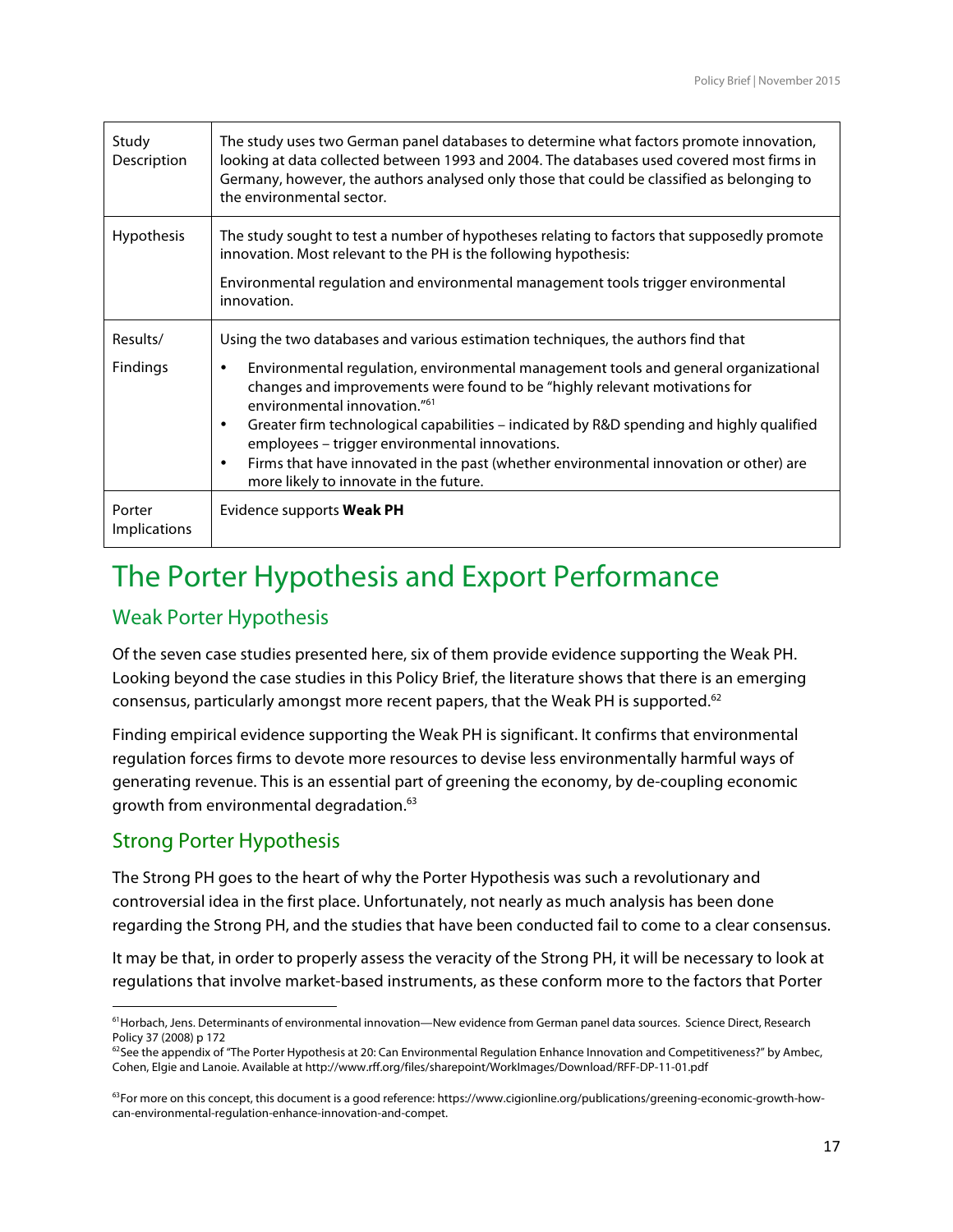has indicated make-up "properly designed" regulation. If innovation offsets are linked with more stringent and flexible regulation, as Porter and van der Linde suggest, then the carbon taxes and emissions trading systems recently introduced in Canada could introduce an era of Canadian privatesector innovation and competitiveness.

#### **Narrow Porter Hypothesis**

The Narrow PH is increasingly accepted. Governments in many jurisdictions are adopting more flexible policy tools such as market based instruments, recognizing this as an efficient way to correct market failures around environmental externalities; additionally, it is common sense that regulations need to be sufficiently stringent to have an effect on behaviour. Not all the studies explored in this Policy Brief compared command-and-control regulatory approaches to more flexible approaches, but those few that did found evidence of the Narrow PH.

#### *The Upside of Flexible, Market-based Policies*

*The main advantage of regulatory tools that use markets and price signals is that they achieve environmental goals at lower cost than conventional regulations – by allowing firms and people flexibility about how to reduce their impact, and giving an economic reward for doing so. Cohen et al. point out "market-based and flexible instruments such as emissions taxes, tradable allowances, or performance standards are more conducive to innovation than technological standards because they leave more freedom to firms to find a technological solution to minimize compliance costs." Typical environmental regulations require firms to achieve a certain minimum standard, but provide no incentive to do better (like a speed limit approach). Economic tools, by contrast, provide an economic reward to firms for every unit of pollution they can reduce; so they are encouraged to reduce as much as possible, to make more money.64 This drives innovation, which is critical to economic success in a greening global marketplace.* 

*This Policy Brief's companion piece "Overestimating the Cost of Compliance with Environmental Regulation" explores how industry and regulators alike often overestimate the costs of compliance with environmental regulations prior to their implementation, in part because we fail to anticipate the innovations that will be developed and implemented. Popp finds this in the US Clean Air Act.65 He also finds that prior to 1990 Clean Air Act, when plants were required to install scrubbers of minimum 90% removal efficiency, innovation was focused on finding ways to reduce the operating costs of the scrubbers, but there was no incentive to increase efficiency. When the policy changed to a pricing mechanism in 1990 with the introduction of the tradeable permits SO<sub>2</sub> market, innovation changed as well, focussing on improving removal efficiency. This is an important finding: command-and-control regulation led to innovation, but it was innovation focused on reducing costs; pricing-based, flexible policy led to innovation that reduced costs and improved environmental outcomes. Burtraw finds similar and complementary results regarding innovation and evidence of lower compliance costs under the flexible cap and trade regime than under the command-and-control approach.66*

## Implications for Policy Makers

<sup>&</sup>lt;sup>64</sup>In some cases, a pricing instrument is not appropriate, such as in the case of particularly harmful chemicals for which a regulatory ban on the use of the substance could be warranted. In other cases, a mix of complementary policies may work best.

<sup>65</sup>Popp, D. (2003), Pollution control innovations and the Clean Air Act of 1990. J. Pol. Anal. Manage., 22: 641–660.

<sup>&</sup>lt;sup>65</sup>: Burtraw, D. (2000), Innovation under the Tradable Sulfur Dioxide Emission Permits Program in the U.S. Electricity Sector, Discussion Paper 00-38, Resources for the Future (RFF), Washington, DC.